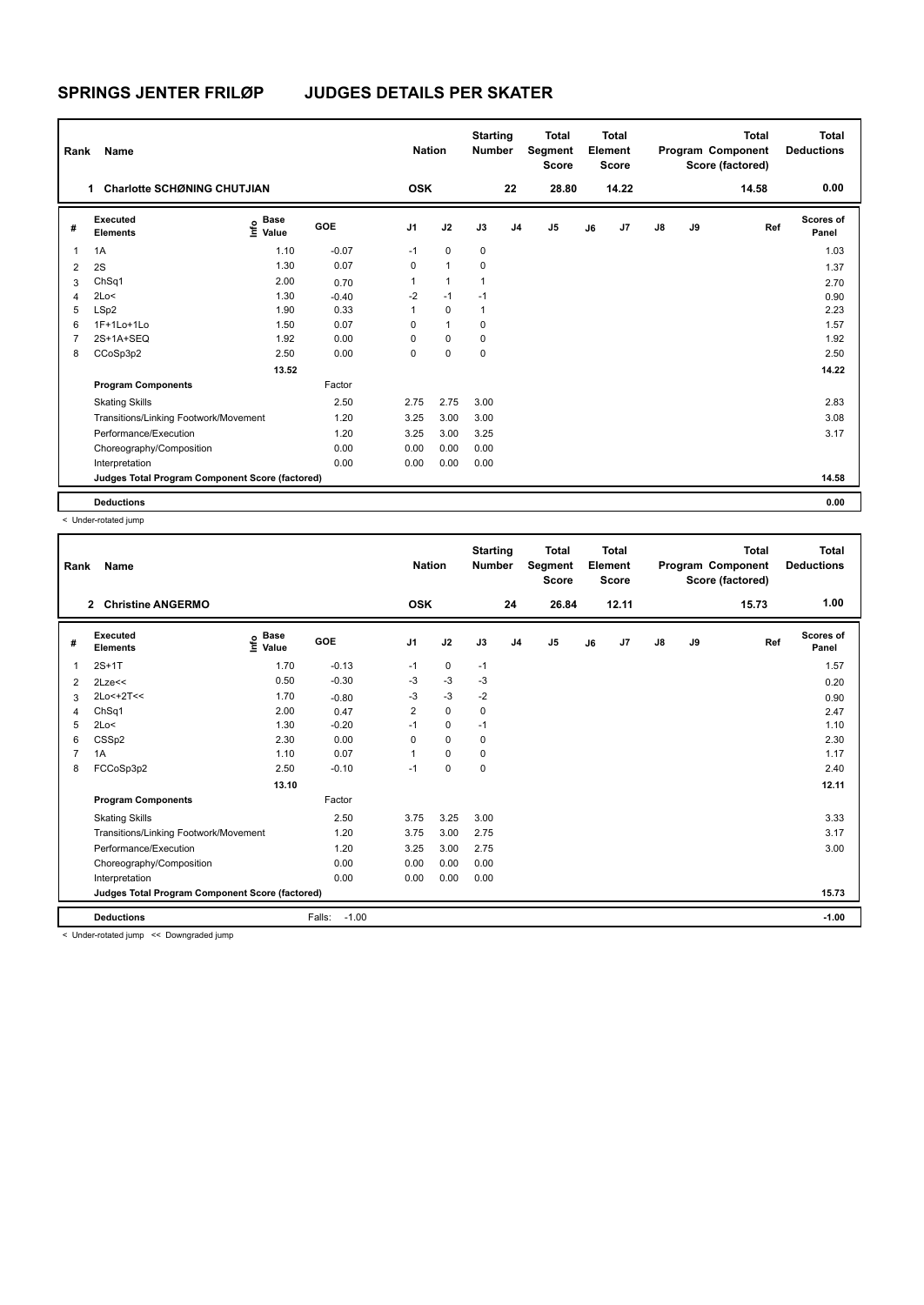| Rank                    | Name                                            |                                           |                   | <b>Nation</b> |              | <b>Starting</b><br>Number        |                | <b>Total</b><br>Segment<br><b>Score</b> |    | <b>Total</b><br>Element<br><b>Score</b> |    |    | <b>Total</b><br>Program Component<br>Score (factored) | <b>Total</b><br><b>Deductions</b> |
|-------------------------|-------------------------------------------------|-------------------------------------------|-------------------|---------------|--------------|----------------------------------|----------------|-----------------------------------------|----|-----------------------------------------|----|----|-------------------------------------------------------|-----------------------------------|
|                         | 3 Vibeke Suk Nam CHENG                          |                                           |                   | <b>TT</b>     |              |                                  | 1              | 25.80                                   |    | 12.40                                   |    |    | 14.40                                                 | 1.00                              |
| #                       | Executed<br><b>Elements</b>                     | $\frac{e}{E}$ Base<br>$\frac{E}{E}$ Value | GOE               | J1            | J2           | J3                               | J <sub>4</sub> | J <sub>5</sub>                          | J6 | J7                                      | J8 | J9 | Ref                                                   | Scores of<br>Panel                |
| 1                       | $2Lo+1T$                                        | 2.20                                      | 0.00              | $\mathbf 0$   | $\Omega$     | 0                                |                |                                         |    |                                         |    |    |                                                       | 2.20                              |
| $\overline{\mathbf{c}}$ | $2S+2T$                                         | 2.60                                      | $-0.60$           | $-3$          | $-3$         | $-3$                             |                |                                         |    |                                         |    |    |                                                       | 2.00                              |
| 3                       | LSpB                                            | 1.20                                      | $-0.60$           | $-2$          | $-2$         | $-2$                             |                |                                         |    |                                         |    |    |                                                       | 0.60                              |
| 4                       | 1A                                              | 1.10                                      | $-0.20$           | $-1$          | $-1$         | $-1$                             |                |                                         |    |                                         |    |    |                                                       | 0.90                              |
| 5                       | ChSq1                                           | 2.00                                      | $-0.50$           | $-1$          | $-1$         | $-1$                             |                |                                         |    |                                         |    |    |                                                       | 1.50                              |
| 6                       | 2Lo                                             | 1.80                                      | $-0.20$           | $-1$          | $-1$         | $\mathbf 0$                      |                |                                         |    |                                         |    |    |                                                       | 1.60                              |
| $\overline{7}$          | 2S                                              | 1.30                                      | 0.00              | $\mathbf 0$   | $\mathbf 0$  | 0                                |                |                                         |    |                                         |    |    |                                                       | 1.30                              |
| 8                       | CCoSp3p2                                        | 2.50                                      | $-0.20$           | $-1$          | $\mathbf 0$  | $-1$                             |                |                                         |    |                                         |    |    |                                                       | 2.30                              |
|                         |                                                 | 14.70                                     |                   |               |              |                                  |                |                                         |    |                                         |    |    |                                                       | 12.40                             |
|                         | <b>Program Components</b>                       |                                           | Factor            |               |              |                                  |                |                                         |    |                                         |    |    |                                                       |                                   |
|                         | <b>Skating Skills</b>                           |                                           | 2.50              | 3.00          | 3.00         | 3.25                             |                |                                         |    |                                         |    |    |                                                       | 3.08                              |
|                         | Transitions/Linking Footwork/Movement           |                                           | 1.20              | 2.50          | 2.75         | 3.25                             |                |                                         |    |                                         |    |    |                                                       | 2.83                              |
|                         | Performance/Execution                           |                                           | 1.20              | 2.75          | 2.50         | 3.00                             |                |                                         |    |                                         |    |    |                                                       | 2.75                              |
|                         | Choreography/Composition                        |                                           | 0.00              | 0.00          | 0.00         | 0.00                             |                |                                         |    |                                         |    |    |                                                       |                                   |
|                         | Interpretation                                  |                                           | 0.00              | 0.00          | 0.00         | 0.00                             |                |                                         |    |                                         |    |    |                                                       |                                   |
|                         | Judges Total Program Component Score (factored) |                                           |                   |               |              |                                  |                |                                         |    |                                         |    |    |                                                       | 14.40                             |
|                         | <b>Deductions</b>                               |                                           | $-1.00$<br>Falls: |               |              |                                  |                |                                         |    |                                         |    |    |                                                       | $-1.00$                           |
|                         |                                                 |                                           |                   |               |              |                                  |                |                                         |    |                                         |    |    |                                                       |                                   |
| Rank                    | Name                                            |                                           |                   | <b>Nation</b> |              | <b>Starting</b><br><b>Number</b> |                | <b>Total</b><br>Segment<br>Score        |    | <b>Total</b><br>Element<br>Score        |    |    | <b>Total</b><br>Program Component<br>Score (factored) | <b>Total</b><br><b>Deductions</b> |
|                         | 4 Idun LOFTHUS MORKEN                           |                                           |                   | OI            |              |                                  | 15             | 24.50                                   |    | 10.72                                   |    |    | 13.78                                                 | 0.00                              |
| #                       | Executed<br><b>Elements</b>                     | Base<br>e Base<br>E Value                 | GOE               | J1            | J2           | J3                               | J <sub>4</sub> | J <sub>5</sub>                          | J6 | J7                                      | J8 | J9 | Ref                                                   | Scores of<br>Panel                |
| 1                       | 1A                                              | 1.10                                      | $-0.13$           | $-1$          | 0            | $-1$                             |                |                                         |    |                                         |    |    |                                                       | 0.97                              |
| $\overline{2}$          | 1F                                              | 0.50                                      | 0.20              | $\mathbf{1}$  | $\mathbf{1}$ | $\mathbf{1}$                     |                |                                         |    |                                         |    |    |                                                       | 0.70                              |
| 3                       | CCoSp3pB                                        | 1.70                                      | 0.00              | $\mathsf 0$   | $\mathbf 0$  | 0                                |                |                                         |    |                                         |    |    |                                                       | 1.70                              |
| $\overline{4}$          | ChSq1                                           | 2.00                                      | 0.47              | 1             | 0            | $\mathbf{1}$                     |                |                                         |    |                                         |    |    |                                                       | 2.47                              |
| 5                       | SSp2                                            | 1.60                                      | 0.17              | $\mathbf 0$   | $\mathbf 0$  | $\mathbf{1}$                     |                |                                         |    |                                         |    |    |                                                       | 1.77                              |
| 6                       | 1A+1Lo+1Lo                                      | 2.10                                      | $-0.13$           | $\mathsf 0$   | $-1$         | $-1$                             |                |                                         |    |                                         |    |    |                                                       | 1.97                              |
| $\overline{7}$          | 1Lo                                             | 0.50                                      | 0.07              | $\mathbf{1}$  | $\mathbf 0$  | 0                                |                |                                         |    |                                         |    |    |                                                       | 0.57                              |
| 8                       | 1Lz                                             | 0.60                                      | $-0.03$           | $-1$          | $\mathbf 0$  | 0                                |                |                                         |    |                                         |    |    |                                                       | 0.57                              |
|                         |                                                 | 10.10                                     |                   |               |              |                                  |                |                                         |    |                                         |    |    |                                                       | 10.72                             |
|                         |                                                 |                                           |                   |               |              |                                  |                |                                         |    |                                         |    |    |                                                       |                                   |
|                         | <b>Program Components</b>                       |                                           | Factor            |               |              |                                  |                |                                         |    |                                         |    |    |                                                       |                                   |
|                         | <b>Skating Skills</b>                           |                                           | 2.50              | 2.75          | 3.00         | 2.50                             |                |                                         |    |                                         |    |    |                                                       | 2.75                              |
|                         | Transitions/Linking Footwork/Movement           |                                           | 1.20              | 2.75          | 2.75         | 2.50                             |                |                                         |    |                                         |    |    |                                                       | 2.67                              |
|                         | Performance/Execution                           |                                           | 1.20              | 3.25          | 3.00         | 3.00                             |                |                                         |    |                                         |    |    |                                                       | 3.08                              |
|                         | Choreography/Composition                        |                                           | 0.00              | 0.00          | 0.00         | 0.00                             |                |                                         |    |                                         |    |    |                                                       |                                   |
|                         | Interpretation                                  |                                           | 0.00              | 0.00          | 0.00         | 0.00                             |                |                                         |    |                                         |    |    |                                                       |                                   |

**Deductions 0.00**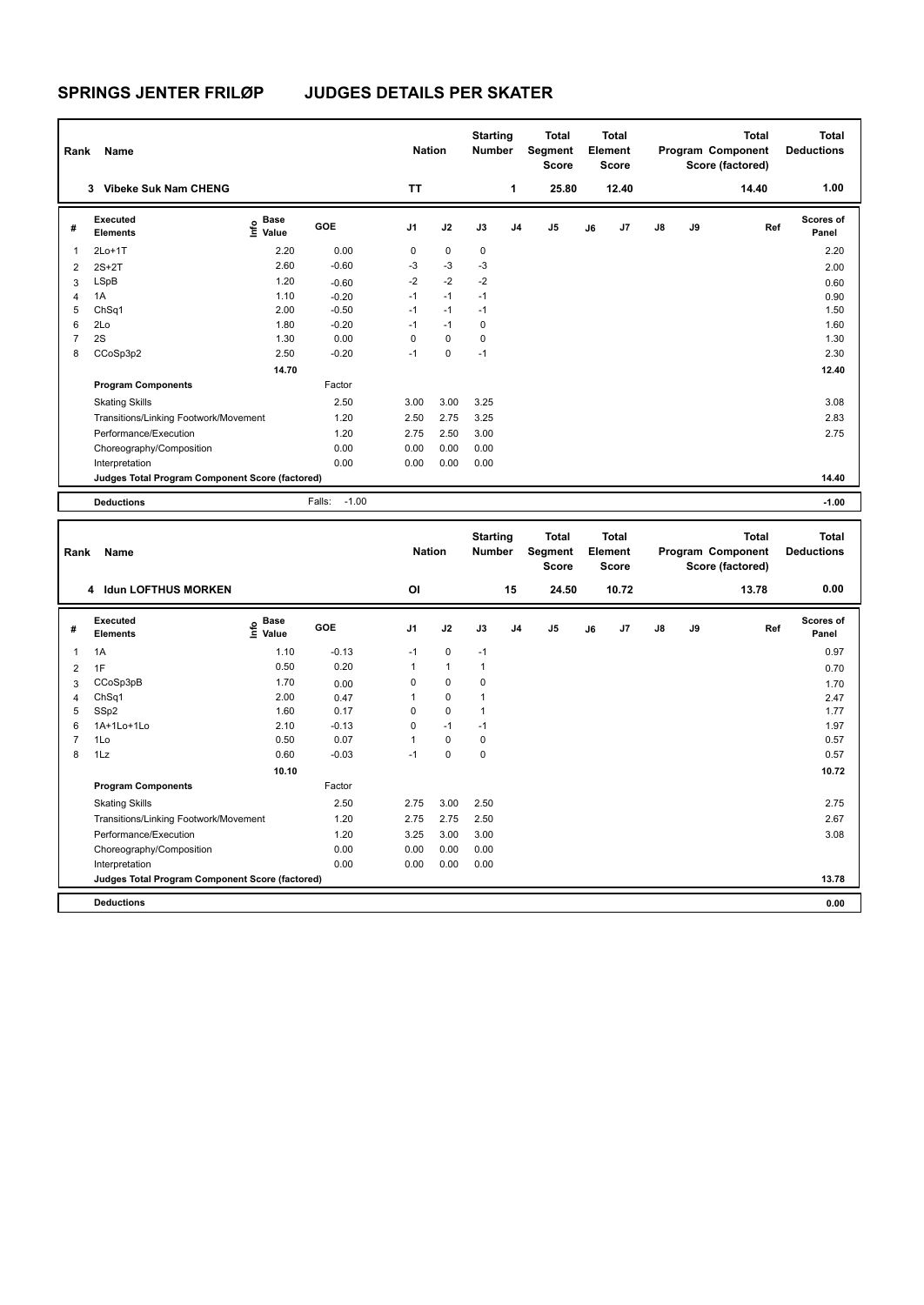| Rank           | Name                                            |                                  |         | <b>Nation</b>  |              | <b>Starting</b><br><b>Number</b> |                | <b>Total</b><br>Segment<br><b>Score</b> |    | <b>Total</b><br>Element<br><b>Score</b> |               |    | <b>Total</b><br>Program Component<br>Score (factored) | <b>Total</b><br><b>Deductions</b> |
|----------------|-------------------------------------------------|----------------------------------|---------|----------------|--------------|----------------------------------|----------------|-----------------------------------------|----|-----------------------------------------|---------------|----|-------------------------------------------------------|-----------------------------------|
|                | Ingunn Liurong JONSON<br>5                      |                                  |         | ΟI             |              |                                  | 17             | 24.30                                   |    | 10.60                                   |               |    | 13.70                                                 | 0.00                              |
| #              | Executed<br><b>Elements</b>                     | <b>Base</b><br>e Base<br>⊆ Value | GOE     | J <sub>1</sub> | J2           | J3                               | J <sub>4</sub> | J <sub>5</sub>                          | J6 | J7                                      | $\mathsf{J}8$ | J9 | Ref                                                   | Scores of<br>Panel                |
| 1              | $1a+1t$                                         | 1.50                             | 0.13    | 0              | $\mathbf{1}$ | $\mathbf{1}$                     |                |                                         |    |                                         |               |    |                                                       | 1.63                              |
| 2              | $2s+1t+1lo$                                     | 2.20                             | 0.00    | 0              | $\mathbf 0$  | 0                                |                |                                         |    |                                         |               |    |                                                       | 2.20                              |
| 3              | $1\overline{z}$                                 | 0.60                             | 0.07    | 1              | 0            | 0                                |                |                                         |    |                                         |               |    |                                                       | 0.67                              |
| 4              | ccosp2p1                                        | 1.40                             | $-0.70$ | $-3$           | $-2$         | $-2$                             |                |                                         |    |                                         |               |    |                                                       | 0.70                              |
| 5              | $2$ lo<                                         | 1.30                             | $-0.50$ | $-2$           | $-1$         | $-2$                             |                |                                         |    |                                         |               |    |                                                       | 0.80                              |
| 6              | ccsp1v1                                         | 1.40                             | $-0.60$ | $-2$           | $-2$         | $-2$                             |                |                                         |    |                                         |               |    |                                                       | 0.80                              |
| $\overline{7}$ | chsq1                                           | 2.00                             | 0.70    | 1              | $\mathbf{1}$ | $\mathbf{1}$                     |                |                                         |    |                                         |               |    |                                                       | 2.70                              |
| 8              | 1a                                              | 1.10                             | 0.00    | 0              | $\mathbf 0$  | 0                                |                |                                         |    |                                         |               |    |                                                       | 1.10                              |
|                |                                                 | 11.50                            |         |                |              |                                  |                |                                         |    |                                         |               |    |                                                       | 10.60                             |
|                | <b>Program Components</b>                       |                                  | Factor  |                |              |                                  |                |                                         |    |                                         |               |    |                                                       |                                   |
|                | <b>Skating Skills</b>                           |                                  | 2.50    | 3.00           | 2.75         | 3.00                             |                |                                         |    |                                         |               |    |                                                       | 2.92                              |
|                | Transitions/Linking Footwork/Movement           |                                  | 1.20    | 2.75           | 2.50         | 2.50                             |                |                                         |    |                                         |               |    |                                                       | 2.58                              |
|                | Performance/Execution                           |                                  | 1.20    | 3.00           | 2.50         | 2.75                             |                |                                         |    |                                         |               |    |                                                       | 2.75                              |
|                | Choreography/Composition                        |                                  | 0.00    | 0.00           | 0.00         | 0.00                             |                |                                         |    |                                         |               |    |                                                       |                                   |
|                | Interpretation                                  |                                  | 0.00    | 0.00           | 0.00         | 0.00                             |                |                                         |    |                                         |               |    |                                                       |                                   |
|                | Judges Total Program Component Score (factored) |                                  |         |                |              |                                  |                |                                         |    |                                         |               |    |                                                       | 13.70                             |
|                | <b>Deductions</b>                               |                                  |         |                |              |                                  |                |                                         |    |                                         |               |    |                                                       | 0.00                              |

< Under-rotated jump

| Rank | Name                                            |                              |            | <b>Nation</b>  |              | <b>Starting</b><br><b>Number</b> |                | <b>Total</b><br>Segment<br><b>Score</b> |    | <b>Total</b><br>Element<br><b>Score</b> |               |    | <b>Total</b><br>Program Component<br>Score (factored) | <b>Total</b><br><b>Deductions</b> |
|------|-------------------------------------------------|------------------------------|------------|----------------|--------------|----------------------------------|----------------|-----------------------------------------|----|-----------------------------------------|---------------|----|-------------------------------------------------------|-----------------------------------|
|      | Signe Fu Yu RYEN<br>6                           |                              |            | <b>RKK</b>     |              |                                  | 12             | 23.22                                   |    | 10.37                                   |               |    | 12.85                                                 | 0.00                              |
| #    | Executed<br><b>Elements</b>                     | <b>Base</b><br>١nf٥<br>Value | <b>GOE</b> | J <sub>1</sub> | J2           | J3                               | J <sub>4</sub> | J5                                      | J6 | J7                                      | $\mathsf{J}8$ | J9 | Ref                                                   | <b>Scores of</b><br>Panel         |
| 1    | 1A                                              | 1.10                         | 0.00       | 0              | $\mathbf 0$  | $\mathbf 0$                      |                |                                         |    |                                         |               |    |                                                       | 1.10                              |
| 2    | 1F                                              | 0.50                         | 0.00       | 0              | $\mathbf 0$  | 0                                |                |                                         |    |                                         |               |    |                                                       | 0.50                              |
| 3    | SSp2                                            | 1.60                         | 0.50       |                | $\mathbf{1}$ | 1                                |                |                                         |    |                                         |               |    |                                                       | 2.10                              |
| 4    | $2S+1Lo$                                        | 1.80                         | 0.00       | $\Omega$       | 0            | 0                                |                |                                         |    |                                         |               |    |                                                       | 1.80                              |
| 5    | 1A+1Lo+1Lo                                      | 2.10                         | $-0.13$    | $-1$           | 0            | $-1$                             |                |                                         |    |                                         |               |    |                                                       | 1.97                              |
| 6    | CCoSp2pB                                        | 1.20                         | $-0.50$    | $-1$           | $-2$         | $-2$                             |                |                                         |    |                                         |               |    |                                                       | 0.70                              |
| 7    | 2Lo<<                                           | 0.50                         | $-0.30$    | $-3$           | $-3$         | $-3$                             |                |                                         |    |                                         |               |    |                                                       | 0.20                              |
| 8    | ChSp1                                           | 2.00                         | 0.00       | 0              | $\mathbf 0$  | 0                                |                |                                         |    |                                         |               |    |                                                       | 2.00                              |
|      |                                                 | 10.80                        |            |                |              |                                  |                |                                         |    |                                         |               |    |                                                       | 10.37                             |
|      | <b>Program Components</b>                       |                              | Factor     |                |              |                                  |                |                                         |    |                                         |               |    |                                                       |                                   |
|      | <b>Skating Skills</b>                           |                              | 2.50       | 2.50           | 2.50         | 2.50                             |                |                                         |    |                                         |               |    |                                                       | 2.50                              |
|      | Transitions/Linking Footwork/Movement           |                              | 1.20       | 3.25           | 2.75         | 2.75                             |                |                                         |    |                                         |               |    |                                                       | 2.92                              |
|      | Performance/Execution                           |                              | 1.20       | 2.75           | 2.50         | 2.50                             |                |                                         |    |                                         |               |    |                                                       | 2.58                              |
|      | Choreography/Composition                        |                              | 0.00       | 0.00           | 0.00         | 0.00                             |                |                                         |    |                                         |               |    |                                                       |                                   |
|      | Interpretation                                  |                              | 0.00       | 0.00           | 0.00         | 0.00                             |                |                                         |    |                                         |               |    |                                                       |                                   |
|      | Judges Total Program Component Score (factored) |                              |            |                |              |                                  |                |                                         |    |                                         |               |    |                                                       | 12.85                             |
|      | <b>Deductions</b>                               |                              |            |                |              |                                  |                |                                         |    |                                         |               |    |                                                       | 0.00                              |

<< Downgraded jump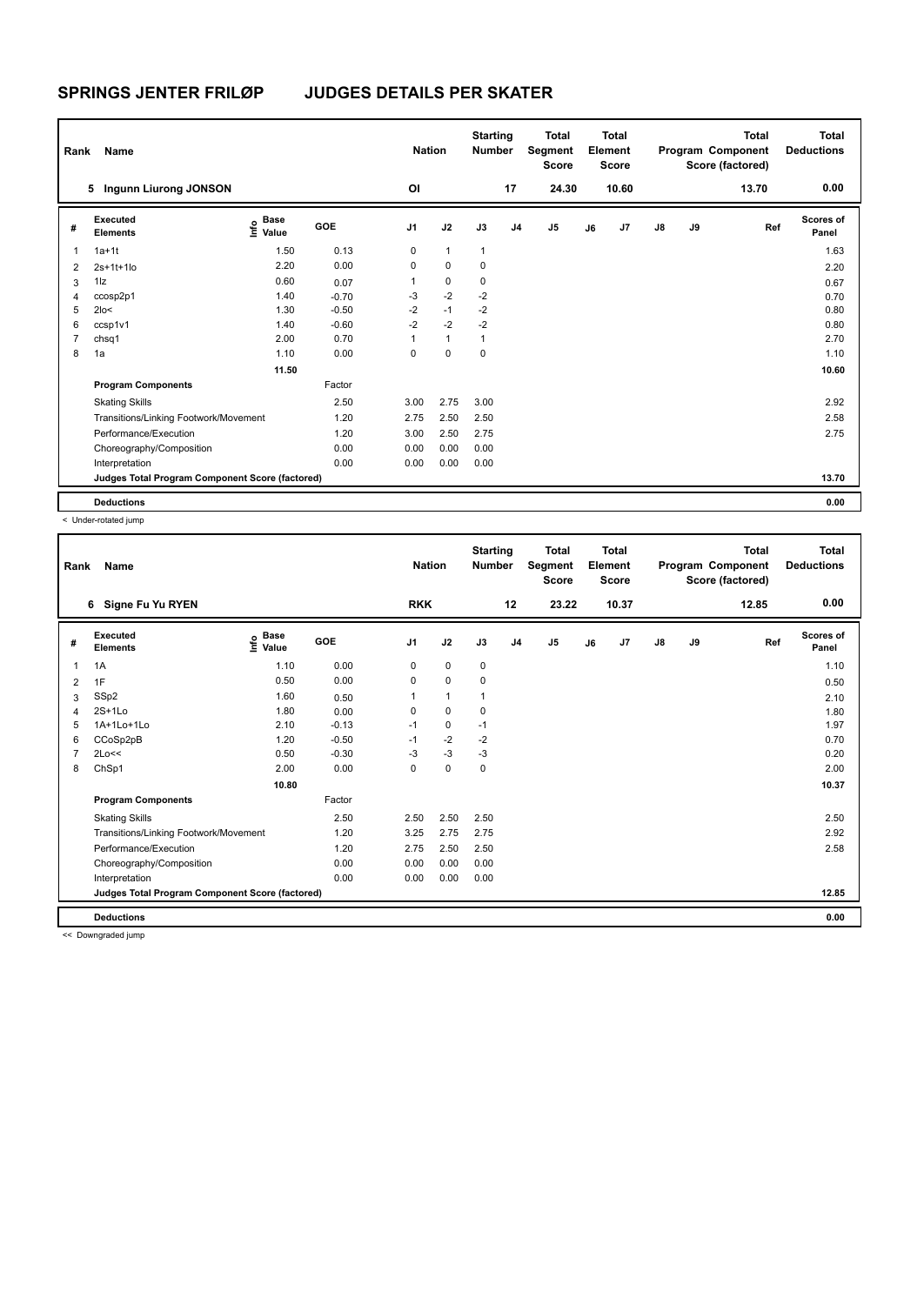| Rank           | Name                                            |                           |                   | <b>Nation</b>  |              | <b>Starting</b><br><b>Number</b> |                | <b>Total</b><br><b>Segment</b><br><b>Score</b> |    | <b>Total</b><br>Element<br>Score |    |    | <b>Total</b><br>Program Component<br>Score (factored) | <b>Total</b><br><b>Deductions</b> |
|----------------|-------------------------------------------------|---------------------------|-------------------|----------------|--------------|----------------------------------|----------------|------------------------------------------------|----|----------------------------------|----|----|-------------------------------------------------------|-----------------------------------|
|                | 7 Oda GUNDERSEN                                 |                           |                   | <b>AKK</b>     |              |                                  | 8              | 22.65                                          |    | 9.45                             |    |    | 14.20                                                 | 1.00                              |
| #              | Executed<br><b>Elements</b>                     | <b>Base</b><br>e<br>Value | GOE               | J <sub>1</sub> | J2           | J3                               | J <sub>4</sub> | J <sub>5</sub>                                 | J6 | J7                               | J8 | J9 | Ref                                                   | <b>Scores of</b><br>Panel         |
| $\overline{1}$ | 1A                                              | 1.10                      | 0.00              | 0              | $\mathbf 0$  | $\mathbf 0$                      |                |                                                |    |                                  |    |    |                                                       | 1.10                              |
| $\overline{2}$ | 2T                                              | 1.30                      | $-0.20$           | $-1$           | $-1$         | $-1$                             |                |                                                |    |                                  |    |    |                                                       | 1.10                              |
| 3              | 2Lo                                             | 1.80                      | $-0.90$           | -3             | -3           | $-3$                             |                |                                                |    |                                  |    |    |                                                       | 0.90                              |
| $\overline{4}$ | CCoSp2p1V1                                      | 1.20                      | $-0.70$           | $-2$           | $-3$         | $-2$                             |                |                                                |    |                                  |    |    |                                                       | 0.50                              |
| 5              | ChSq1                                           | 2.00                      | 0.70              | 1              | $\mathbf{1}$ | $\mathbf{1}$                     |                |                                                |    |                                  |    |    |                                                       | 2.70                              |
| 6              | 1F+1A+SEQ                                       | 1.28                      | 0.07              | 1              | $\mathbf 0$  | $\mathbf 0$                      |                |                                                |    |                                  |    |    |                                                       | 1.35                              |
| $\overline{7}$ | CSSpBV1                                         | 1.10                      | $-0.20$           | $-1$           | $-1$         | $\mathbf 0$                      |                |                                                |    |                                  |    |    |                                                       | 0.90                              |
| 8              | 2S                                              | 1.30                      | $-0.40$           | $-2$           | $-2$         | $-2$                             |                |                                                |    |                                  |    |    |                                                       | 0.90                              |
|                |                                                 | 11.08                     |                   |                |              |                                  |                |                                                |    |                                  |    |    |                                                       | 9.45                              |
|                | <b>Program Components</b>                       |                           | Factor            |                |              |                                  |                |                                                |    |                                  |    |    |                                                       |                                   |
|                | <b>Skating Skills</b>                           |                           | 2.50              | 3.25           | 2.75         | 2.75                             |                |                                                |    |                                  |    |    |                                                       | 2.92                              |
|                | Transitions/Linking Footwork/Movement           |                           | 1.20              | 3.00           | 2.75         | 3.00                             |                |                                                |    |                                  |    |    |                                                       | 2.92                              |
|                | Performance/Execution                           |                           | 1.20              | 3.25           | 2.50         | 2.75                             |                |                                                |    |                                  |    |    |                                                       | 2.83                              |
|                | Choreography/Composition                        |                           | 0.00              | 0.00           | 0.00         | 0.00                             |                |                                                |    |                                  |    |    |                                                       |                                   |
|                | Interpretation                                  |                           | 0.00              | 0.00           | 0.00         | 0.00                             |                |                                                |    |                                  |    |    |                                                       |                                   |
|                | Judges Total Program Component Score (factored) |                           |                   |                |              |                                  |                |                                                |    |                                  |    |    |                                                       | 14.20                             |
|                | <b>Deductions</b>                               |                           | $-1.00$<br>Falls: |                |              |                                  |                |                                                |    |                                  |    |    |                                                       | $-1.00$                           |
| Rank           | Name                                            |                           |                   | <b>Nation</b>  |              | <b>Starting</b><br><b>Number</b> |                | <b>Total</b><br>Segment<br><b>Score</b>        |    | <b>Total</b><br>Element<br>Score |    |    | <b>Total</b><br>Program Component<br>Score (factored) | <b>Total</b><br><b>Deductions</b> |
|                | $0$ Note DILE                                   |                           |                   | <b>LIL</b>     |              |                                  | 40             | <b>22.04</b>                                   |    | 10.24                            |    |    | 44.20                                                 | ን በበ                              |

|                | <b>Nora PILE</b><br>8                           |                           |                   | LIL            |             |      | 19             | 22.64          |    | 10.34 |               |    | 14.30 | 2.00               |
|----------------|-------------------------------------------------|---------------------------|-------------------|----------------|-------------|------|----------------|----------------|----|-------|---------------|----|-------|--------------------|
| #              | <b>Executed</b><br><b>Elements</b>              | Base<br>e Base<br>⊆ Value | <b>GOE</b>        | J <sub>1</sub> | J2          | J3   | J <sub>4</sub> | J <sub>5</sub> | J6 | J7    | $\mathsf{J}8$ | J9 | Ref   | Scores of<br>Panel |
| 1              | 2Lo<                                            | 1.30                      | $-0.90$           | $-3$           | $-3$        | $-3$ |                |                |    |       |               |    |       | 0.40               |
| $\overline{2}$ | $1A+Lo+2S$                                      | 2.40                      | $-0.33$           | $-2$           | $-2$        | $-1$ |                |                |    |       |               |    |       | 2.07               |
| 3              | 2S<                                             | 0.90                      | $-0.40$           | $-2$           | $-2$        | $-2$ |                |                |    |       |               |    |       | 0.50               |
| 4              | SSp2                                            | 1.60                      | 0.17              | 1              | $\Omega$    | 0    |                |                |    |       |               |    |       | 1.77               |
| 5              | $1Lz+1T$                                        | 1.00                      | 0.00              | $\Omega$       | $\mathbf 0$ | 0    |                |                |    |       |               |    |       | 1.00               |
| 6              | 1A                                              | 1.10                      | 0.07              |                | $\mathbf 0$ | 0    |                |                |    |       |               |    |       | 1.17               |
| $\overline{7}$ | CCoSp2p1                                        | 1.40                      | $-0.20$           | 0              | $-1$        | $-1$ |                |                |    |       |               |    |       | 1.20               |
| 8              | ChSq1                                           | 2.00                      | 0.23              | 1              | 0           | 0    |                |                |    |       |               |    |       | 2.23               |
|                |                                                 | 11.70                     |                   |                |             |      |                |                |    |       |               |    |       | 10.34              |
|                | <b>Program Components</b>                       |                           | Factor            |                |             |      |                |                |    |       |               |    |       |                    |
|                | <b>Skating Skills</b>                           |                           | 2.50              | 3.25           | 3.00        | 3.00 |                |                |    |       |               |    |       | 3.08               |
|                | Transitions/Linking Footwork/Movement           |                           | 1.20              | 2.75           | 2.50        | 2.75 |                |                |    |       |               |    |       | 2.67               |
|                | Performance/Execution                           |                           | 1.20              | 3.25           | 2.50        | 2.75 |                |                |    |       |               |    |       | 2.83               |
|                | Choreography/Composition                        |                           | 0.00              | 0.00           | 0.00        | 0.00 |                |                |    |       |               |    |       |                    |
|                | Interpretation                                  |                           | 0.00              | 0.00           | 0.00        | 0.00 |                |                |    |       |               |    |       |                    |
|                | Judges Total Program Component Score (factored) |                           |                   |                |             |      |                |                |    |       |               |    |       | 14.30              |
|                | <b>Deductions</b>                               |                           | $-1.00$<br>Falls: |                |             |      | Late start:    | $-1.00$        |    |       |               |    |       | $-2.00$            |

< Under-rotated jump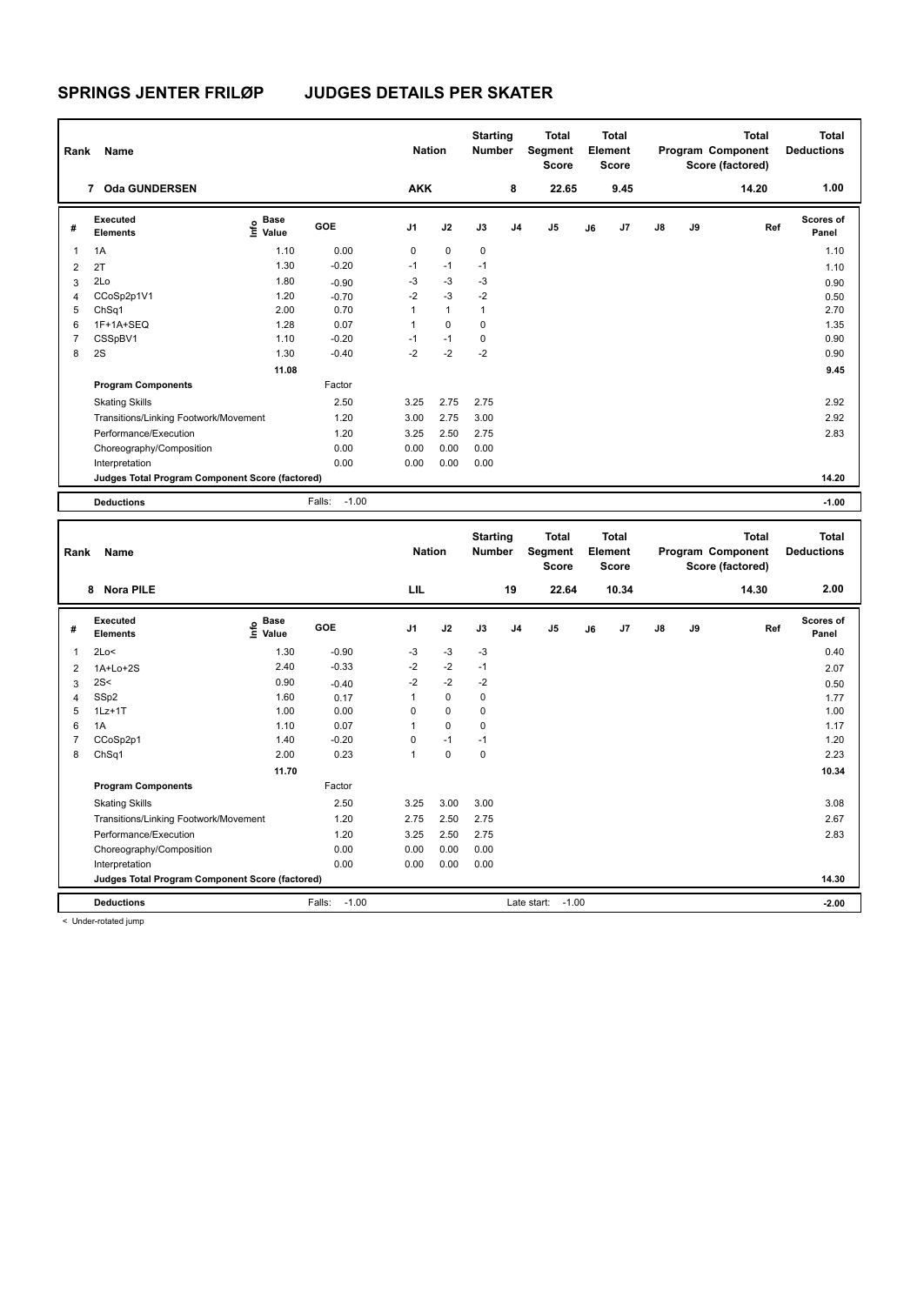| Rank           | Name                                            |                              |         | <b>Nation</b>  |                | <b>Starting</b><br><b>Number</b> |                | <b>Total</b><br>Segment<br><b>Score</b> |    | <b>Total</b><br>Element<br><b>Score</b> |               |    | <b>Total</b><br>Program Component<br>Score (factored) | <b>Total</b><br><b>Deductions</b> |
|----------------|-------------------------------------------------|------------------------------|---------|----------------|----------------|----------------------------------|----------------|-----------------------------------------|----|-----------------------------------------|---------------|----|-------------------------------------------------------|-----------------------------------|
|                | <b>Kamilla AABY</b><br>9                        |                              |         | <b>AKK</b>     |                |                                  | 18             | 22.21                                   |    | 10.83                                   |               |    | 12.38                                                 | 1.00                              |
| #              | Executed<br><b>Elements</b>                     | <b>Base</b><br>Info<br>Value | GOE     | J <sub>1</sub> | J2             | J3                               | J <sub>4</sub> | J <sub>5</sub>                          | J6 | J7                                      | $\mathsf{J}8$ | J9 | Ref                                                   | <b>Scores of</b><br>Panel         |
| 1              | 2S                                              | 1.30                         | 0.00    | 0              | $\mathbf 0$    | 0                                |                |                                         |    |                                         |               |    |                                                       | 1.30                              |
| 2              | 1Lz+1A+SEQ                                      | 1.36                         | 0.00    | 0              | $\mathbf 0$    | 0                                |                |                                         |    |                                         |               |    |                                                       | 1.36                              |
| 3              | ChSq1                                           | 2.00                         | $-0.17$ | 0              | $\mathbf 0$    | $-1$                             |                |                                         |    |                                         |               |    |                                                       | 1.83                              |
| 4              | 2S                                              | 1.30                         | $-0.13$ | $-1$           | $\mathbf 0$    | $-1$                             |                |                                         |    |                                         |               |    |                                                       | 1.17                              |
| 5              | CoSp3p1                                         | 1.70                         | $-0.40$ | $-2$           | $-1$           | $-1$                             |                |                                         |    |                                         |               |    |                                                       | 1.30                              |
| 6              | 1F+1T+1Lo                                       | 1.40                         | 0.00    | 0              | $\mathbf 0$    | 0                                |                |                                         |    |                                         |               |    |                                                       | 1.40                              |
| $\overline{7}$ | SSp1                                            | 1.30                         | 0.00    | 0              | $\mathbf 0$    | 0                                |                |                                         |    |                                         |               |    |                                                       | 1.30                              |
| 8              | 1A                                              | 1.10                         | 0.07    | 0              | $\overline{1}$ | 0                                |                |                                         |    |                                         |               |    |                                                       | 1.17                              |
|                |                                                 | 11.46                        |         |                |                |                                  |                |                                         |    |                                         |               |    |                                                       | 10.83                             |
|                | <b>Program Components</b>                       |                              | Factor  |                |                |                                  |                |                                         |    |                                         |               |    |                                                       |                                   |
|                | <b>Skating Skills</b>                           |                              | 2.50    | 3.00           | 2.50           | 2.50                             |                |                                         |    |                                         |               |    |                                                       | 2.67                              |
|                | Transitions/Linking Footwork/Movement           |                              | 1.20    | 2.25           | 2.50           | 2.00                             |                |                                         |    |                                         |               |    |                                                       | 2.25                              |
|                | Performance/Execution                           |                              | 1.20    | 2.75           | 2.50           | 2.25                             |                |                                         |    |                                         |               |    |                                                       | 2.50                              |
|                | Choreography/Composition                        |                              | 0.00    | 0.00           | 0.00           | 0.00                             |                |                                         |    |                                         |               |    |                                                       |                                   |
|                | Interpretation                                  |                              | 0.00    | 0.00           | 0.00           | 0.00                             |                |                                         |    |                                         |               |    |                                                       |                                   |
|                | Judges Total Program Component Score (factored) |                              |         |                |                |                                  |                |                                         |    |                                         |               |    |                                                       | 12.38                             |
|                | <b>Deductions</b>                               | Time violation:              | $-1.00$ |                |                |                                  |                |                                         |    |                                         |               |    |                                                       | $-1.00$                           |
|                |                                                 |                              |         |                |                |                                  |                |                                         |    |                                         |               |    |                                                       |                                   |
| Rank           | Name                                            |                              |         | <b>Nation</b>  |                | <b>Starting</b><br><b>Number</b> |                | <b>Total</b><br>Segment<br><b>Score</b> |    | <b>Total</b><br>Element<br><b>Score</b> |               |    | <b>Total</b><br>Program Component<br>Score (factored) | <b>Total</b><br><b>Deductions</b> |
|                | 10 Astrid I II I F                              |                              |         | <b>AKK</b>     |                |                                  | $\mathbf{z}$   | 21.68                                   |    | 10.53                                   |               |    | 11 15                                                 | 0.00                              |

|                | <b>Astrid LILLE</b><br>10                       |                                  |         | <b>AKK</b> |             |      | $\mathbf{2}$   | 21.68          |    | 10.53 |               |    | 11.15 | 0.00               |
|----------------|-------------------------------------------------|----------------------------------|---------|------------|-------------|------|----------------|----------------|----|-------|---------------|----|-------|--------------------|
| #              | <b>Executed</b><br><b>Elements</b>              | <b>Base</b><br>e Base<br>⊆ Value | GOE     | J1         | J2          | J3   | J <sub>4</sub> | J <sub>5</sub> | J6 | J7    | $\mathsf{J}8$ | J9 | Ref   | Scores of<br>Panel |
| 1              | $1A+1T$                                         | 1.50                             | 0.00    | 0          | $\mathbf 0$ | 0    |                |                |    |       |               |    |       | 1.50               |
| $\overline{2}$ | 2S                                              | 1.30                             | $-0.60$ | $-3$       | -3          | $-3$ |                |                |    |       |               |    |       | 0.70               |
| 3              | SSp2                                            | 1.60                             | $-0.20$ | $-1$       | 0           | $-1$ |                |                |    |       |               |    |       | 1.40               |
| 4              | Ch <sub>Sq1</sub>                               | 2.00                             | $-0.67$ | $-2$       | $-2$        | 0    |                |                |    |       |               |    |       | 1.33               |
| 5              | 1Lz+1Lo+1Lo                                     | 1.60                             | 0.00    | 0          | $\mathbf 0$ | 0    |                |                |    |       |               |    |       | 1.60               |
| 6              | 1A                                              | 1.10                             | 0.00    | 0          | $\mathbf 0$ | 0    |                |                |    |       |               |    |       | 1.10               |
| 7              | 1F                                              | 0.50                             | 0.00    | 0          | $\pmb{0}$   | 0    |                |                |    |       |               |    |       | 0.50               |
| 8              | CCoSp3p2                                        | 2.50                             | $-0.10$ | 0          | $\mathbf 0$ | $-1$ |                |                |    |       |               |    |       | 2.40               |
|                |                                                 | 12.10                            |         |            |             |      |                |                |    |       |               |    |       | 10.53              |
|                | <b>Program Components</b>                       |                                  | Factor  |            |             |      |                |                |    |       |               |    |       |                    |
|                | <b>Skating Skills</b>                           |                                  | 2.50    | 2.75       | 2.50        | 2.25 |                |                |    |       |               |    |       | 2.50               |
|                | Transitions/Linking Footwork/Movement           |                                  | 1.20    | 2.25       | 2.25        | 1.50 |                |                |    |       |               |    |       | 2.00               |
|                | Performance/Execution                           |                                  | 1.20    | 2.00       | 2.25        | 2.00 |                |                |    |       |               |    |       | 2.08               |
|                | Choreography/Composition                        |                                  | 0.00    | 0.00       | 0.00        | 0.00 |                |                |    |       |               |    |       |                    |
|                | Interpretation                                  |                                  | 0.00    | 0.00       | 0.00        | 0.00 |                |                |    |       |               |    |       |                    |
|                | Judges Total Program Component Score (factored) |                                  |         |            |             |      |                |                |    |       |               |    |       | 11.15              |
|                | <b>Deductions</b>                               |                                  |         |            |             |      |                |                |    |       |               |    |       | 0.00               |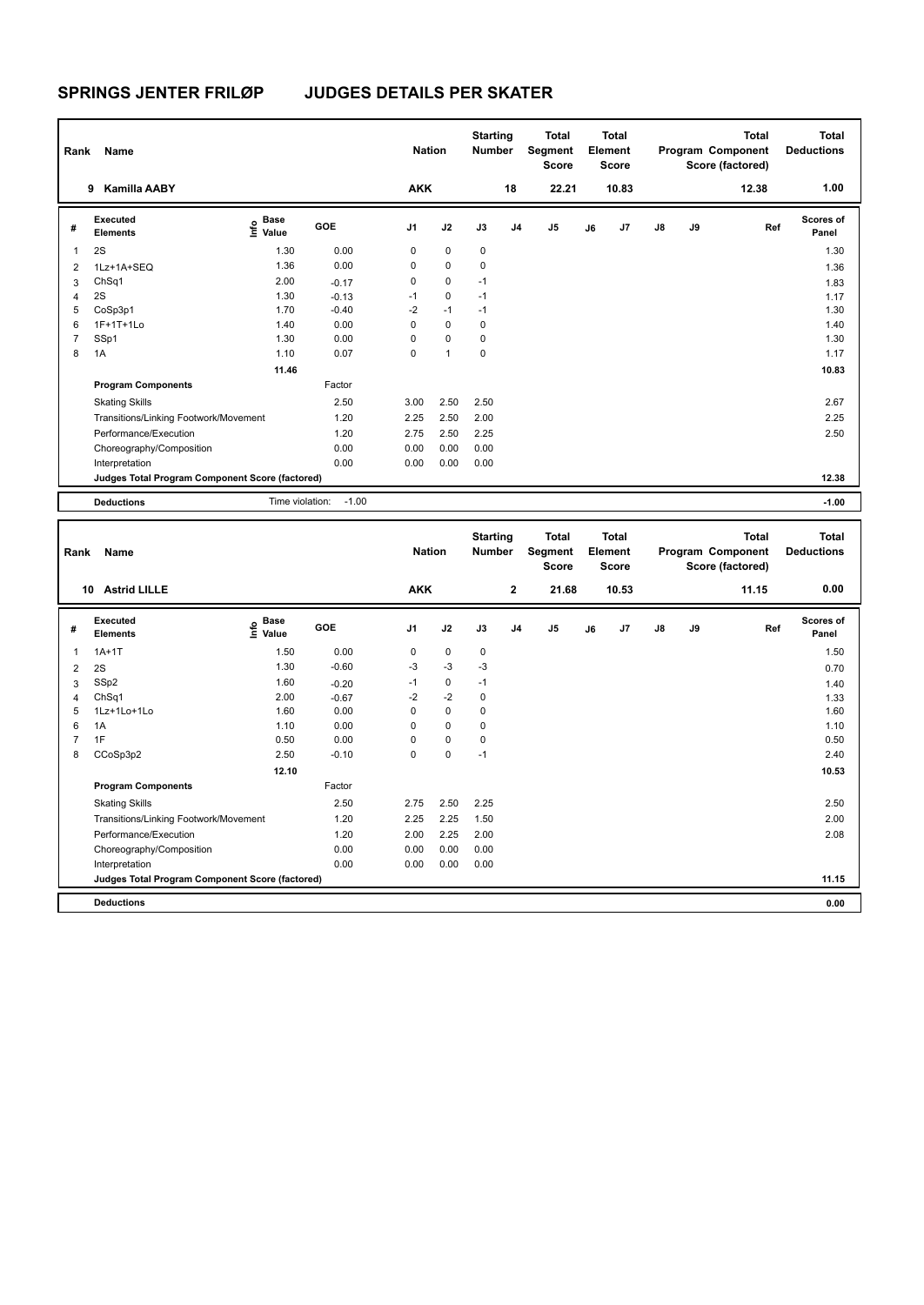| Rank           | Name                                            |                                  |         | <b>Nation</b>  |              | <b>Starting</b><br><b>Number</b> |                | <b>Total</b><br>Segment<br><b>Score</b> |    | Total<br>Element<br><b>Score</b> |               |    | <b>Total</b><br>Program Component<br>Score (factored) | <b>Total</b><br><b>Deductions</b> |
|----------------|-------------------------------------------------|----------------------------------|---------|----------------|--------------|----------------------------------|----------------|-----------------------------------------|----|----------------------------------|---------------|----|-------------------------------------------------------|-----------------------------------|
| 11             | Ronja RONDESTVEDT                               |                                  |         | <b>OSK</b>     |              |                                  | 5              | 21.58                                   |    | 9.40                             |               |    | 12.18                                                 | 0.00                              |
| #              | Executed<br><b>Elements</b>                     | <b>Base</b><br>o Base<br>⊆ Value | GOE     | J <sub>1</sub> | J2           | J3                               | J <sub>4</sub> | J <sub>5</sub>                          | J6 | J7                               | $\mathsf{J}8$ | J9 | Ref                                                   | Scores of<br>Panel                |
| 1              | $1Lz+1Lo$                                       | 1.10                             | 0.00    | 0              | $\mathbf 0$  | $\mathbf 0$                      |                |                                         |    |                                  |               |    |                                                       | 1.10                              |
| $\overline{2}$ | 2S                                              | 1.30                             | $-0.27$ | $-2$           | $-1$         | $-1$                             |                |                                         |    |                                  |               |    |                                                       | 1.03                              |
| 3              | 2Lo<+SEQ                                        | 1.04                             | $-0.80$ | $-3$           | $-2$         | $-3$                             |                |                                         |    |                                  |               |    |                                                       | 0.24                              |
| $\overline{4}$ | 1A                                              | 1.10                             | 0.00    | 0              | $\mathbf 0$  | 0                                |                |                                         |    |                                  |               |    |                                                       | 1.10                              |
| 5              | CCoSp3pB                                        | 1.70                             | 0.17    | 0              | $\mathbf 0$  | 1                                |                |                                         |    |                                  |               |    |                                                       | 1.87                              |
| 6              | ChSq1                                           | 2.00                             | 0.23    | 0              | $\mathbf{1}$ | 0                                |                |                                         |    |                                  |               |    |                                                       | 2.23                              |
| $\overline{7}$ | 2F<<                                            | 0.50                             | $-0.27$ | $-2$           | $-3$         | $-3$                             |                |                                         |    |                                  |               |    |                                                       | 0.23                              |
| 8              | CSSpB                                           | 1.60                             | 0.00    | 0              | $\mathbf 0$  | $\mathbf 0$                      |                |                                         |    |                                  |               |    |                                                       | 1.60                              |
|                |                                                 | 10.34                            |         |                |              |                                  |                |                                         |    |                                  |               |    |                                                       | 9.40                              |
|                | <b>Program Components</b>                       |                                  | Factor  |                |              |                                  |                |                                         |    |                                  |               |    |                                                       |                                   |
|                | <b>Skating Skills</b>                           |                                  | 2.50    | 2.25           | 3.00         | 2.75                             |                |                                         |    |                                  |               |    |                                                       | 2.67                              |
|                | Transitions/Linking Footwork/Movement           |                                  | 1.20    | 2.25           | 2.75         | 2.50                             |                |                                         |    |                                  |               |    |                                                       | 2.50                              |
|                | Performance/Execution                           |                                  | 1.20    | 1.75           | 2.25         | 2.25                             |                |                                         |    |                                  |               |    |                                                       | 2.08                              |
|                | Choreography/Composition                        |                                  | 0.00    | 0.00           | 0.00         | 0.00                             |                |                                         |    |                                  |               |    |                                                       |                                   |
|                | Interpretation                                  |                                  | 0.00    | 0.00           | 0.00         | 0.00                             |                |                                         |    |                                  |               |    |                                                       |                                   |
|                | Judges Total Program Component Score (factored) |                                  |         |                |              |                                  |                |                                         |    |                                  |               |    |                                                       | 12.18                             |
|                | <b>Deductions</b>                               |                                  |         |                |              |                                  |                |                                         |    |                                  |               |    |                                                       | 0.00                              |

< Under-rotated jump << Downgraded jump

| Rank | Name                                            |                                  |         | <b>Nation</b>  |          | <b>Starting</b><br><b>Number</b> |                | <b>Total</b><br>Segment<br><b>Score</b> |    | <b>Total</b><br>Element<br><b>Score</b> |               |    | <b>Total</b><br>Program Component<br>Score (factored) | <b>Total</b><br><b>Deductions</b> |
|------|-------------------------------------------------|----------------------------------|---------|----------------|----------|----------------------------------|----------------|-----------------------------------------|----|-----------------------------------------|---------------|----|-------------------------------------------------------|-----------------------------------|
| 12   | Isa Julianne Harsjøen DEVERILL                  |                                  |         | <b>BKK</b>     |          |                                  | 25             | 21.36                                   |    | 10.43                                   |               |    | 10.93                                                 | 0.00                              |
| #    | <b>Executed</b><br><b>Elements</b>              | <b>Base</b><br>e Base<br>⊆ Value | GOE     | J <sub>1</sub> | J2       | J3                               | J <sub>4</sub> | J <sub>5</sub>                          | J6 | J <sub>7</sub>                          | $\mathsf{J}8$ | J9 | Ref                                                   | Scores of<br>Panel                |
| 1    | 1A                                              | 1.10                             | 0.00    | 0              | 0        | 0                                |                |                                         |    |                                         |               |    |                                                       | 1.10                              |
| 2    | 2S                                              | 1.30                             | 0.00    | 0              | 0        | 0                                |                |                                         |    |                                         |               |    |                                                       | 1.30                              |
| 3    | SSp2                                            | 1.60                             | 0.50    |                | 1        | 1                                |                |                                         |    |                                         |               |    |                                                       | 2.10                              |
| Δ    | 2T<<                                            | 0.40                             | $-0.30$ | $-3$           | $-3$     | $-3$                             |                |                                         |    |                                         |               |    |                                                       | 0.10                              |
| 5    | ChSq1                                           | 2.00                             | 0.00    | 0              | 0        | 0                                |                |                                         |    |                                         |               |    |                                                       | 2.00                              |
| 6    | 1Lo+1Lo+1Lo                                     | 1.50                             | 0.00    | $\Omega$       | $\Omega$ | 0                                |                |                                         |    |                                         |               |    |                                                       | 1.50                              |
|      | $2S<+1T$                                        | 1.30                             | $-0.27$ | $-1$           | $-1$     | $-2$                             |                |                                         |    |                                         |               |    |                                                       | 1.03                              |
| 8    | CoSp3pB                                         | 1.50                             | $-0.20$ | $-1$           | $-1$     | 0                                |                |                                         |    |                                         |               |    |                                                       | 1.30                              |
|      |                                                 | 10.70                            |         |                |          |                                  |                |                                         |    |                                         |               |    |                                                       | 10.43                             |
|      | <b>Program Components</b>                       |                                  | Factor  |                |          |                                  |                |                                         |    |                                         |               |    |                                                       |                                   |
|      | <b>Skating Skills</b>                           |                                  | 2.50    | 2.00           | 2.25     | 2.25                             |                |                                         |    |                                         |               |    |                                                       | 2.17                              |
|      | Transitions/Linking Footwork/Movement           |                                  | 1.20    | 2.25           | 2.50     | 2.00                             |                |                                         |    |                                         |               |    |                                                       | 2.25                              |
|      | Performance/Execution                           |                                  | 1.20    | 2.25           | 2.25     | 2.50                             |                |                                         |    |                                         |               |    |                                                       | 2.33                              |
|      | Choreography/Composition                        |                                  | 0.00    | 0.00           | 0.00     | 0.00                             |                |                                         |    |                                         |               |    |                                                       |                                   |
|      | Interpretation                                  |                                  | 0.00    | 0.00           | 0.00     | 0.00                             |                |                                         |    |                                         |               |    |                                                       |                                   |
|      | Judges Total Program Component Score (factored) |                                  |         |                |          |                                  |                |                                         |    |                                         |               |    |                                                       | 10.93                             |
|      | <b>Deductions</b>                               |                                  |         |                |          |                                  |                |                                         |    |                                         |               |    |                                                       | 0.00                              |

< Under-rotated jump << Downgraded jump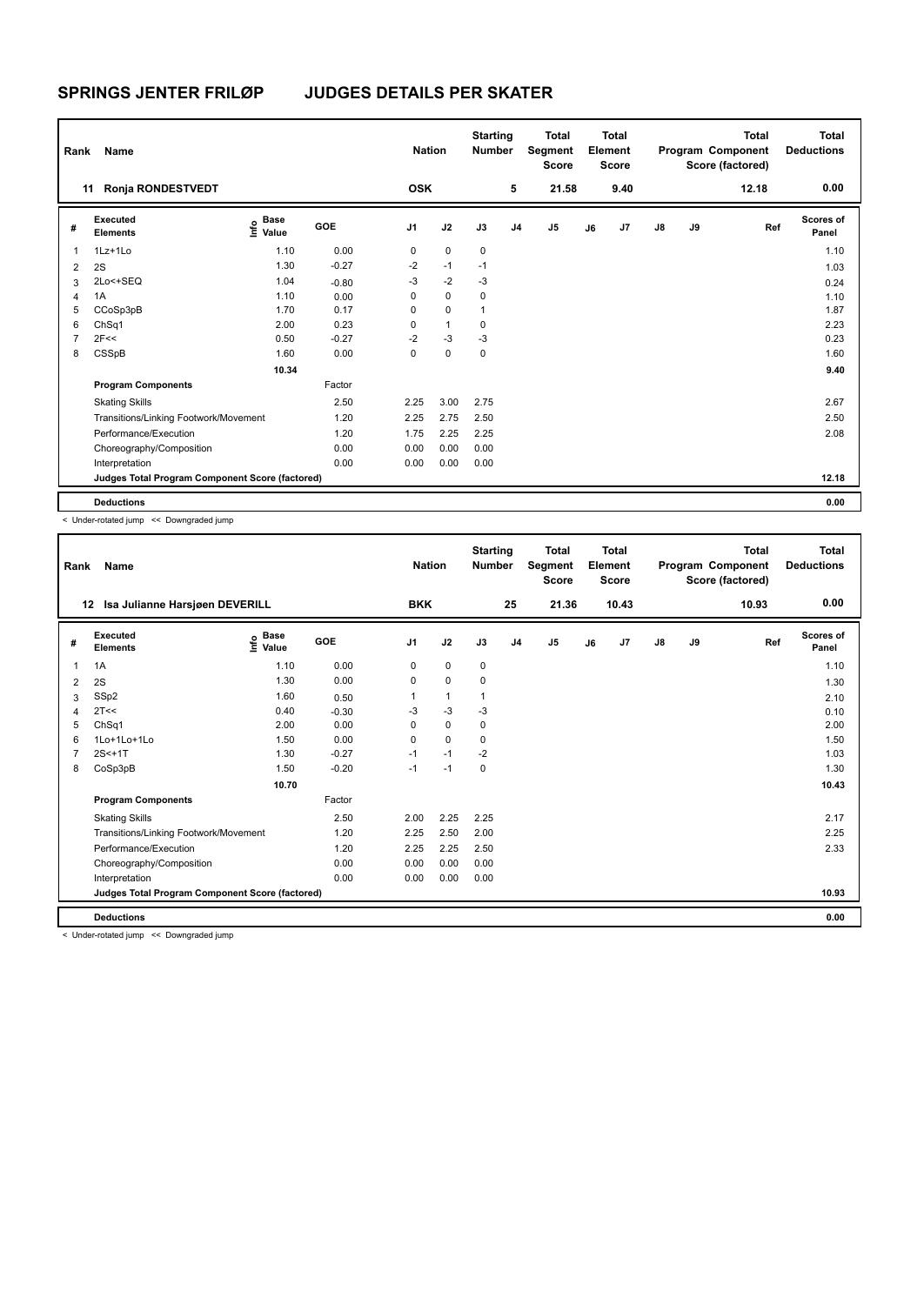| Rank           | Name                                            |                                           |                   |                | <b>Nation</b> | <b>Starting</b><br><b>Number</b> |                | <b>Total</b><br>Segment<br><b>Score</b> |    | Total<br>Element<br><b>Score</b>        |    |    | <b>Total</b><br>Program Component<br>Score (factored) | <b>Total</b><br><b>Deductions</b> |
|----------------|-------------------------------------------------|-------------------------------------------|-------------------|----------------|---------------|----------------------------------|----------------|-----------------------------------------|----|-----------------------------------------|----|----|-------------------------------------------------------|-----------------------------------|
|                | 13 Annabel MACCONNELL                           |                                           |                   | <b>GKK</b>     |               |                                  | 16             | 21.34                                   |    | 12.74                                   |    |    | 9.60                                                  | 1.00                              |
| #              | <b>Executed</b><br><b>Elements</b>              | $\frac{e}{E}$ Base<br>$\frac{e}{E}$ Value | GOE               | J <sub>1</sub> | J2            | J3                               | J <sub>4</sub> | J <sub>5</sub>                          | J6 | J7                                      | J8 | J9 | Ref                                                   | <b>Scores of</b><br>Panel         |
| 1              | 1A+1Lo+1Lo                                      | 2.10                                      | 0.00              | 0              | $\mathbf 0$   | 0                                |                |                                         |    |                                         |    |    |                                                       | 2.10                              |
| $\overline{2}$ | CoSp3p2                                         | 2.00                                      | 0.50              | 1              | $\mathbf{1}$  | $\mathbf{1}$                     |                |                                         |    |                                         |    |    |                                                       | 2.50                              |
| 3              | 1Lz                                             | 0.60                                      | 0.07              | $\mathbf{1}$   | 0             | 0                                |                |                                         |    |                                         |    |    |                                                       | 0.67                              |
| $\overline{4}$ | ChSq1                                           | 2.00                                      | $-0.33$           | $-1$           | 0             | $-1$                             |                |                                         |    |                                         |    |    |                                                       | 1.67                              |
| 5              | $2S+1T$                                         | 1.70                                      | 0.00              | 0              | 0             | 0                                |                |                                         |    |                                         |    |    |                                                       | 1.70                              |
| 6              | CSSp1                                           | 1.90                                      | 0.00              | $\mathbf 0$    | 0             | 0                                |                |                                         |    |                                         |    |    |                                                       | 1.90                              |
| $\overline{7}$ | 2S                                              | 1.30                                      | $-0.13$           | $-1$           | $-1$          | 0                                |                |                                         |    |                                         |    |    |                                                       | 1.17                              |
| 8              | 1A                                              | 1.10                                      | $-0.07$           | $\mathbf 0$    | $\pmb{0}$     | $-1$                             |                |                                         |    |                                         |    |    |                                                       | 1.03                              |
|                |                                                 | 12.70                                     |                   |                |               |                                  |                |                                         |    |                                         |    |    |                                                       | 12.74                             |
|                | <b>Program Components</b>                       |                                           | Factor            |                |               |                                  |                |                                         |    |                                         |    |    |                                                       |                                   |
|                | <b>Skating Skills</b>                           |                                           | 2.50              | 2.25           | 2.00          | 2.00                             |                |                                         |    |                                         |    |    |                                                       | 2.08                              |
|                | Transitions/Linking Footwork/Movement           |                                           | 1.20              | 2.25           | 1.75          | 1.50                             |                |                                         |    |                                         |    |    |                                                       | 1.83                              |
|                | Performance/Execution                           |                                           | 1.20              | 2.00           | 2.00          | 1.50                             |                |                                         |    |                                         |    |    |                                                       | 1.83                              |
|                | Choreography/Composition                        |                                           | 0.00              | 0.00           | 0.00          | 0.00                             |                |                                         |    |                                         |    |    |                                                       |                                   |
|                | Interpretation                                  |                                           | 0.00              | 0.00           | 0.00          | 0.00                             |                |                                         |    |                                         |    |    |                                                       |                                   |
|                | Judges Total Program Component Score (factored) |                                           |                   |                |               |                                  |                |                                         |    |                                         |    |    |                                                       | 9.60                              |
|                | <b>Deductions</b>                               |                                           | $-1.00$<br>Falls: |                |               |                                  |                |                                         |    |                                         |    |    |                                                       | $-1.00$                           |
|                |                                                 |                                           |                   |                |               |                                  |                |                                         |    |                                         |    |    |                                                       |                                   |
| Rank           | Name                                            |                                           |                   | <b>Nation</b>  |               | <b>Starting</b><br><b>Number</b> |                | <b>Total</b><br>Segment<br><b>Score</b> |    | <b>Total</b><br>Element<br><b>Score</b> |    |    | <b>Total</b><br>Program Component<br>Score (factored) | <b>Total</b><br><b>Deductions</b> |
|                | <b>14 Tuva WESTBY MARTINSEN</b>                 |                                           |                   | <b>RKK</b>     |               |                                  | 6              | 19.83                                   |    | 8.60                                    |    |    | 11.23                                                 | 0.00                              |
| #              | <b>Executed</b><br><b>Elements</b>              | Base<br>e <sup>Base</sup><br>⊆ Value      | GOE               | J <sub>1</sub> | J2            | J3                               | J <sub>4</sub> | J <sub>5</sub>                          | J6 | J7                                      | J8 | J9 | Ref                                                   | <b>Scores of</b><br>Panel         |
| 1              | $1A+2T<<$                                       | 1.50                                      | $-0.60$           | -3             | $-3$          | $-3$                             |                |                                         |    |                                         |    |    |                                                       | 0.90                              |
| $\overline{2}$ | CSSp2                                           | 2.30                                      | 0.17              | 0              | 0             | $\mathbf{1}$                     |                |                                         |    |                                         |    |    |                                                       | 2.47                              |
| 3              | ChSq1                                           | 2.00                                      | $-0.17$           | 0              | $-1$          | 0                                |                |                                         |    |                                         |    |    |                                                       | 1.83                              |
| 4              | 2S+Lo+T                                         | 1.30                                      | $-0.40$           | $-3$           | $-2$          | $-1$                             |                |                                         |    |                                         |    |    |                                                       | 0.90                              |
| 5              | CCoSp3pB                                        | 1.70                                      | $-0.20$           | $-1$           | $-1$          | 0                                |                |                                         |    |                                         |    |    |                                                       | 1.50                              |
| 6              | 1Lo                                             | 0.50                                      | 0.00              | $\mathbf 0$    | $\mathbf 0$   | 0                                |                |                                         |    |                                         |    |    |                                                       | 0.50                              |
| $\overline{7}$ | A                                               | 0.00                                      | 0.00              | ÷.             | $\sim$        | $\sim$                           |                |                                         |    |                                         |    |    |                                                       | 0.00                              |
|                | $\sim$                                          | 0.00                                      | $\sim$ $\sim$     | $\sim$         | $\sim$        | $\sim$                           |                |                                         |    |                                         |    |    |                                                       | $\sim$ $ \sim$                    |

|   | A                                               | 0.00  | 0.00    | $\overline{\phantom{0}}$ |      |      | 0.00  |
|---|-------------------------------------------------|-------|---------|--------------------------|------|------|-------|
| 8 | 2S<                                             | 0.90  | $-0.40$ | -2                       | $-2$ | $-2$ | 0.50  |
|   |                                                 | 10.20 |         |                          |      |      | 8.60  |
|   | <b>Program Components</b>                       |       | Factor  |                          |      |      |       |
|   | <b>Skating Skills</b>                           |       | 2.50    | 2.00                     | 2.25 | 2.25 | 2.17  |
|   | Transitions/Linking Footwork/Movement           |       | 1.20    | 2.50                     | 2.25 | 2.50 | 2.42  |
|   | Performance/Execution                           |       | 1.20    | 2.50                     | 2.00 | 2.75 | 2.42  |
|   | Choreography/Composition                        |       | 0.00    | 0.00                     | 0.00 | 0.00 |       |
|   | Interpretation                                  |       | 0.00    | 0.00                     | 0.00 | 0.00 |       |
|   | Judges Total Program Component Score (factored) |       |         |                          |      |      | 11.23 |
|   |                                                 |       |         |                          |      |      |       |

**Deductions 0.00**

< Under-rotated jump << Downgraded jump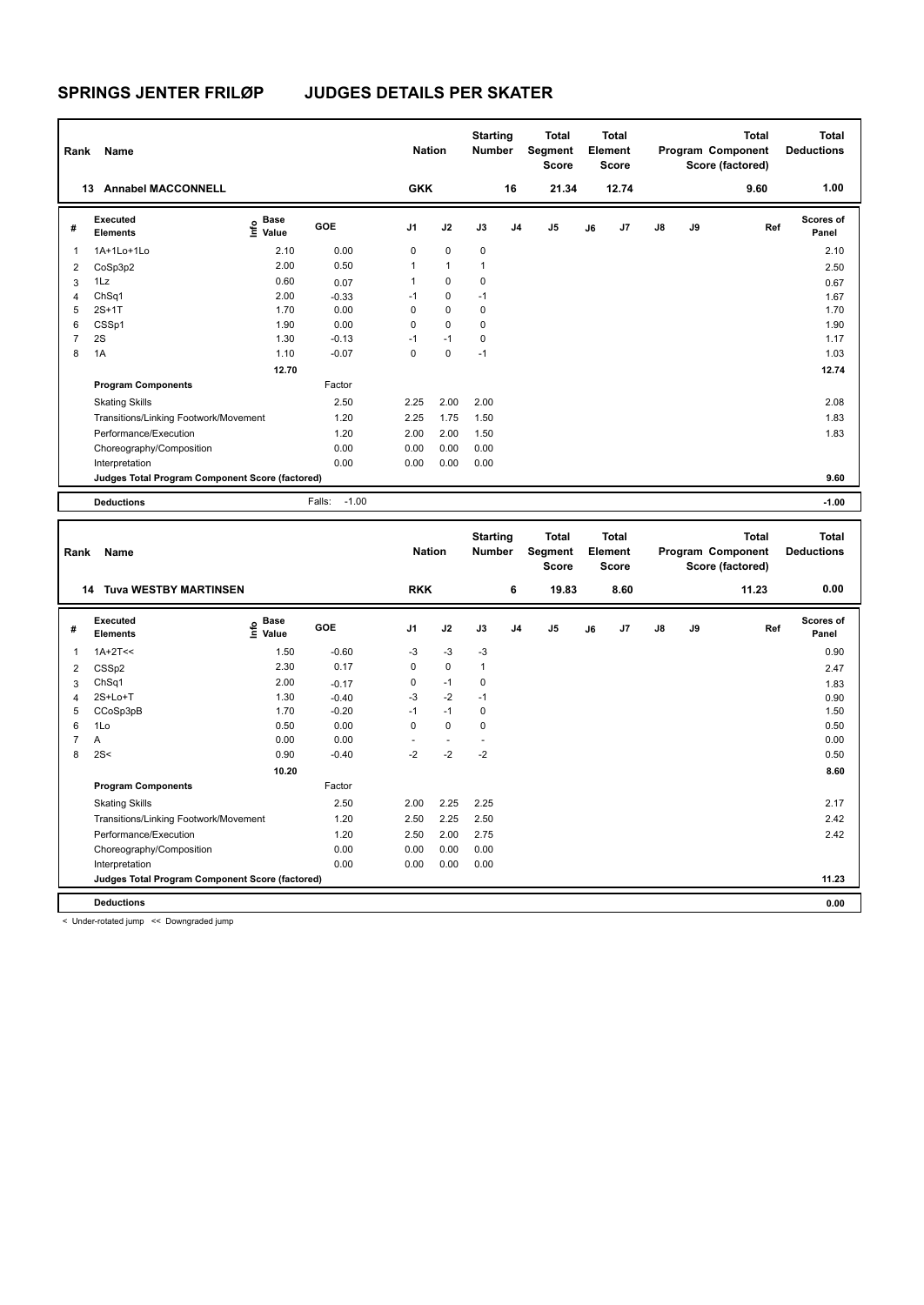| Rank           | Name                                            |                                  |                   | <b>Nation</b>  |             | <b>Starting</b><br><b>Number</b> |                | <b>Total</b><br>Segment<br><b>Score</b> |    | <b>Total</b><br>Element<br><b>Score</b> |               |    | <b>Total</b><br>Program Component<br>Score (factored) | <b>Total</b><br><b>Deductions</b> |
|----------------|-------------------------------------------------|----------------------------------|-------------------|----------------|-------------|----------------------------------|----------------|-----------------------------------------|----|-----------------------------------------|---------------|----|-------------------------------------------------------|-----------------------------------|
| 15             | Åshild LUNDBY                                   |                                  |                   | <b>RKK</b>     |             |                                  | 3              | 18.60                                   |    | 10.07                                   |               |    | 10.53                                                 | 2.00                              |
| #              | Executed<br><b>Elements</b>                     | <b>Base</b><br>e Base<br>⊆ Value | GOE               | J <sub>1</sub> | J2          | J3                               | J <sub>4</sub> | J <sub>5</sub>                          | J6 | J7                                      | $\mathsf{J}8$ | J9 | Ref                                                   | Scores of<br>Panel                |
| $\mathbf{1}$   | 1A+1T+1Lo                                       | 2.00                             | 0.00              | 0              | $\mathbf 0$ | $\mathbf 0$                      |                |                                         |    |                                         |               |    |                                                       | 2.00                              |
| 2              | $2S+2T<$                                        | 2.20                             | $-0.40$           | $-2$           | $-2$        | $-2$                             |                |                                         |    |                                         |               |    |                                                       | 1.80                              |
| 3              | SSp1                                            | 1.30                             | 0.07              | 1              | $\mathbf 0$ | $-1$                             |                |                                         |    |                                         |               |    |                                                       | 1.37                              |
| 4              | Ch <sub>Sq1</sub>                               | 2.00                             | $-0.33$           | 0              | $-1$        | $-1$                             |                |                                         |    |                                         |               |    |                                                       | 1.67                              |
| 5              | 2Lo                                             | 1.80                             | $-0.90$           | $-3$           | $-3$        | $-3$                             |                |                                         |    |                                         |               |    |                                                       | 0.90                              |
| 6              | 1A                                              | 1.10                             | $-0.07$           | $-1$           | 0           | 0                                |                |                                         |    |                                         |               |    |                                                       | 1.03                              |
| $\overline{7}$ | 2S                                              | 1.30                             | 0.00              | 0              | $\mathbf 0$ | 0                                |                |                                         |    |                                         |               |    |                                                       | 1.30                              |
| 8              | CoSp0                                           | 0.00                             | 0.00              | ٠              |             | $\overline{a}$                   |                |                                         |    |                                         |               |    |                                                       | 0.00                              |
|                |                                                 | 11.70                            |                   |                |             |                                  |                |                                         |    |                                         |               |    |                                                       | 10.07                             |
|                | <b>Program Components</b>                       |                                  | Factor            |                |             |                                  |                |                                         |    |                                         |               |    |                                                       |                                   |
|                | <b>Skating Skills</b>                           |                                  | 2.50              | 2.00           | 2.25        | 2.25                             |                |                                         |    |                                         |               |    |                                                       | 2.17                              |
|                | Transitions/Linking Footwork/Movement           |                                  | 1.20              | 2.50           | 2.25        | 1.75                             |                |                                         |    |                                         |               |    |                                                       | 2.17                              |
|                | Performance/Execution                           |                                  | 1.20              | 1.75           | 2.25        | 2.25                             |                |                                         |    |                                         |               |    |                                                       | 2.08                              |
|                | Choreography/Composition                        |                                  | 0.00              | 0.00           | 0.00        | 0.00                             |                |                                         |    |                                         |               |    |                                                       |                                   |
|                | Interpretation                                  |                                  | 0.00              | 0.00           | 0.00        | 0.00                             |                |                                         |    |                                         |               |    |                                                       |                                   |
|                | Judges Total Program Component Score (factored) |                                  |                   |                |             |                                  |                |                                         |    |                                         |               |    |                                                       | 10.53                             |
|                | <b>Deductions</b>                               |                                  | $-2.00$<br>Falls: |                |             |                                  |                |                                         |    |                                         |               |    |                                                       | $-2.00$                           |

< Under-rotated jump

| Rank | <b>Name</b>                                     |                              |                   | <b>Nation</b>  |      | <b>Starting</b><br><b>Number</b> |                | <b>Total</b><br>Segment<br><b>Score</b> |    | <b>Total</b><br>Element<br><b>Score</b> |               |    | <b>Total</b><br>Program Component<br>Score (factored) | <b>Total</b><br><b>Deductions</b> |
|------|-------------------------------------------------|------------------------------|-------------------|----------------|------|----------------------------------|----------------|-----------------------------------------|----|-----------------------------------------|---------------|----|-------------------------------------------------------|-----------------------------------|
|      | 16<br>Solvor OMLI-MOE                           |                              |                   | <b>BSK</b>     |      |                                  | 10             | 18.36                                   |    | 9.13                                    |               |    | 11.23                                                 | 2.00                              |
| #    | Executed<br><b>Elements</b>                     | <b>Base</b><br>١nfo<br>Value | GOE               | J <sub>1</sub> | J2   | J3                               | J <sub>4</sub> | J <sub>5</sub>                          | J6 | J7                                      | $\mathsf{J}8$ | J9 | Ref                                                   | Scores of<br>Panel                |
| 1    | 1A                                              | 1.10                         | 0.13              | 1              | 1    | 0                                |                |                                         |    |                                         |               |    |                                                       | 1.23                              |
| 2    | $2S+2T<<$                                       | 1.70                         | $-0.60$           | $-3$           | $-3$ | $-3$                             |                |                                         |    |                                         |               |    |                                                       | 1.10                              |
| 3    | 2S                                              | 1.30                         | $-0.13$           | $-1$           | 0    | $-1$                             |                |                                         |    |                                         |               |    |                                                       | 1.17                              |
| 4    | 2T                                              | 1.30                         | $-0.07$           | $-1$           | 0    | 0                                |                |                                         |    |                                         |               |    |                                                       | 1.23                              |
| 5    | ChSq1                                           | 2.00                         | $-0.17$           | $-1$           | 0    | 0                                |                |                                         |    |                                         |               |    |                                                       | 1.83                              |
| 6    | CoSp2pB                                         | 1.00                         | 0.17              | 0              | 1    | 0                                |                |                                         |    |                                         |               |    |                                                       | 1.17                              |
|      | 1Lo+2Lo                                         | 2.30                         | $-0.90$           | $-3$           | $-3$ | $-3$                             |                |                                         |    |                                         |               |    |                                                       | 1.40                              |
| 8    | CCoSp2pB*                                       | 0.00                         | 0.00              |                |      |                                  |                |                                         |    |                                         |               |    |                                                       | 0.00                              |
|      |                                                 | 10.70                        |                   |                |      |                                  |                |                                         |    |                                         |               |    |                                                       | 9.13                              |
|      | <b>Program Components</b>                       |                              | Factor            |                |      |                                  |                |                                         |    |                                         |               |    |                                                       |                                   |
|      | <b>Skating Skills</b>                           |                              | 2.50              | 2.00           | 2.50 | 2.25                             |                |                                         |    |                                         |               |    |                                                       | 2.25                              |
|      | Transitions/Linking Footwork/Movement           |                              | 1.20              | 2.25           | 2.50 | 2.50                             |                |                                         |    |                                         |               |    |                                                       | 2.42                              |
|      | Performance/Execution                           |                              | 1.20              | 2.00           | 2.50 | 2.25                             |                |                                         |    |                                         |               |    |                                                       | 2.25                              |
|      | Choreography/Composition                        |                              | 0.00              | 0.00           | 0.00 | 0.00                             |                |                                         |    |                                         |               |    |                                                       |                                   |
|      | Interpretation                                  |                              | 0.00              | 0.00           | 0.00 | 0.00                             |                |                                         |    |                                         |               |    |                                                       |                                   |
|      | Judges Total Program Component Score (factored) |                              |                   |                |      |                                  |                |                                         |    |                                         |               |    |                                                       | 11.23                             |
|      | <b>Deductions</b>                               |                              | $-2.00$<br>Falls: |                |      |                                  |                |                                         |    |                                         |               |    |                                                       | $-2.00$                           |
|      | 22 Doumaraded juga to loughd alamant            |                              |                   |                |      |                                  |                |                                         |    |                                         |               |    |                                                       |                                   |

<< Downgraded jump \* Invalid element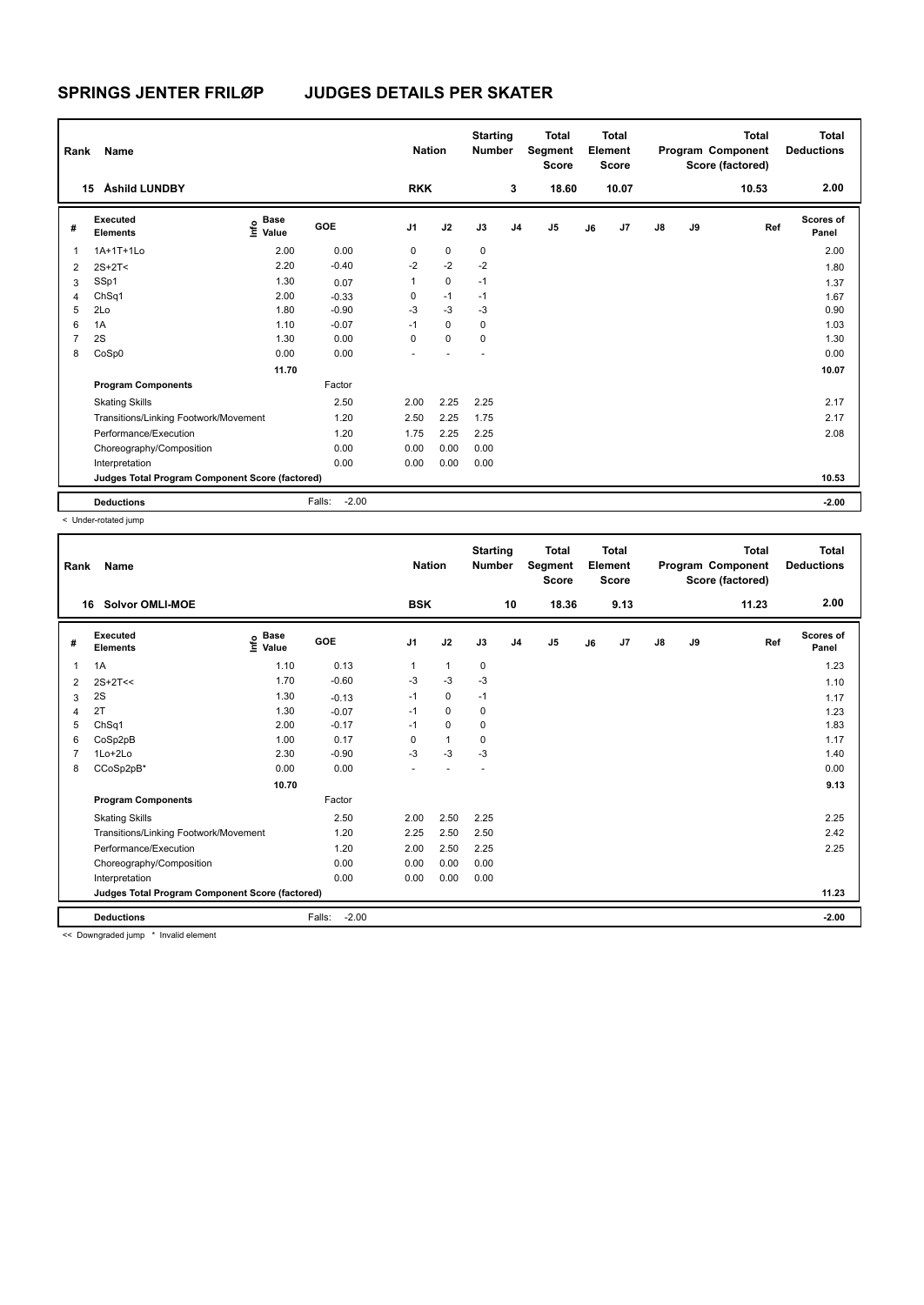| Rank           | <b>Name</b>                                     |                                  |         | <b>Nation</b>  |             | <b>Starting</b><br><b>Number</b> |                | <b>Total</b><br>Segment<br><b>Score</b> |    | <b>Total</b><br>Element<br><b>Score</b> |               |    | <b>Total</b><br>Program Component<br>Score (factored) | <b>Total</b><br><b>Deductions</b> |
|----------------|-------------------------------------------------|----------------------------------|---------|----------------|-------------|----------------------------------|----------------|-----------------------------------------|----|-----------------------------------------|---------------|----|-------------------------------------------------------|-----------------------------------|
| 17             | Silje SLETTERØD                                 |                                  |         | <b>TT</b>      |             |                                  | 14             | 17.60                                   |    | 8.00                                    |               |    | 9.60                                                  | 0.00                              |
| #              | Executed<br><b>Elements</b>                     | <b>Base</b><br>e Base<br>⊆ Value | GOE     | J <sub>1</sub> | J2          | J3                               | J <sub>4</sub> | J <sub>5</sub>                          | J6 | J7                                      | $\mathsf{J}8$ | J9 | Ref                                                   | Scores of<br>Panel                |
| 1              | 1A<+SEQ                                         | 0.64                             | $-0.60$ | $-3$           | $-3$        | $-3$                             |                |                                         |    |                                         |               |    |                                                       | 0.04                              |
| 2              | SSp2                                            | 1.60                             | 0.33    | $\mathbf{1}$   | $\mathbf 0$ | $\mathbf{1}$                     |                |                                         |    |                                         |               |    |                                                       | 1.93                              |
| 3              | $2S+1T$                                         | 1.70                             | 0.00    | 0              | $\mathbf 0$ | 0                                |                |                                         |    |                                         |               |    |                                                       | 1.70                              |
| 4              | 1Lz                                             | 0.60                             | 0.00    | 0              | $\mathbf 0$ | 0                                |                |                                         |    |                                         |               |    |                                                       | 0.60                              |
| 5              | ChSq1                                           | 2.00                             | 0.00    | 0              | $\mathbf 0$ | $\mathbf 0$                      |                |                                         |    |                                         |               |    |                                                       | 2.00                              |
| 6              | 2S<                                             | 0.90                             | $-0.40$ | $-2$           | $-2$        | $-2$                             |                |                                         |    |                                         |               |    |                                                       | 0.50                              |
| $\overline{7}$ | 1A                                              | 1.10                             | $-0.47$ | $-3$           | $-2$        | $-2$                             |                |                                         |    |                                         |               |    |                                                       | 0.63                              |
| 8              | CCoSp2pBV1                                      | 1.00                             | $-0.40$ | $-2$           | $-1$        | $-1$                             |                |                                         |    |                                         |               |    |                                                       | 0.60                              |
|                |                                                 | 9.54                             |         |                |             |                                  |                |                                         |    |                                         |               |    |                                                       | 8.00                              |
|                | <b>Program Components</b>                       |                                  | Factor  |                |             |                                  |                |                                         |    |                                         |               |    |                                                       |                                   |
|                | <b>Skating Skills</b>                           |                                  | 2.50    | 2.50           | 2.00        | 1.75                             |                |                                         |    |                                         |               |    |                                                       | 2.08                              |
|                | Transitions/Linking Footwork/Movement           |                                  | 1.20    | 2.50           | 1.75        | 1.25                             |                |                                         |    |                                         |               |    |                                                       | 1.83                              |
|                | Performance/Execution                           |                                  | 1.20    | 2.00           | 2.00        | 1.50                             |                |                                         |    |                                         |               |    |                                                       | 1.83                              |
|                | Choreography/Composition                        |                                  | 0.00    | 0.00           | 0.00        | 0.00                             |                |                                         |    |                                         |               |    |                                                       |                                   |
|                | Interpretation                                  |                                  | 0.00    | 0.00           | 0.00        | 0.00                             |                |                                         |    |                                         |               |    |                                                       |                                   |
|                | Judges Total Program Component Score (factored) |                                  |         |                |             |                                  |                |                                         |    |                                         |               |    |                                                       | 9.60                              |
|                | <b>Deductions</b>                               |                                  |         |                |             |                                  |                |                                         |    |                                         |               |    |                                                       | 0.00                              |

< Under-rotated jump

| Rank | Name                                            |                              |                   | <b>Nation</b>  |              | <b>Starting</b><br><b>Number</b> |                | <b>Total</b><br>Segment<br><b>Score</b> |    | <b>Total</b><br>Element<br><b>Score</b> |               |    | <b>Total</b><br>Program Component<br>Score (factored) | <b>Total</b><br><b>Deductions</b> |
|------|-------------------------------------------------|------------------------------|-------------------|----------------|--------------|----------------------------------|----------------|-----------------------------------------|----|-----------------------------------------|---------------|----|-------------------------------------------------------|-----------------------------------|
|      | <b>Ylva Gran JONASSEN</b><br>18                 |                              |                   | <b>TT</b>      |              |                                  | $\overline{7}$ | 16.93                                   |    | 9.63                                    |               |    | 8.30                                                  | 1.00                              |
| #    | Executed<br><b>Elements</b>                     | <b>Base</b><br>١nf٥<br>Value | <b>GOE</b>        | J <sub>1</sub> | J2           | J3                               | J <sub>4</sub> | J <sub>5</sub>                          | J6 | J7                                      | $\mathsf{J}8$ | J9 | Ref                                                   | Scores of<br>Panel                |
| 1    | 1A+1Lo+1Lo                                      | 2.10                         | 0.13              | 1              | $\mathbf{1}$ | $\mathbf 0$                      |                |                                         |    |                                         |               |    |                                                       | 2.23                              |
| 2    | $2S+1T$                                         | 1.70                         | $-0.07$           | $\Omega$       | 0            | $-1$                             |                |                                         |    |                                         |               |    |                                                       | 1.63                              |
| 3    | 2T                                              | 1.30                         | $-0.60$           | $-3$           | $-3$         | $-3$                             |                |                                         |    |                                         |               |    |                                                       | 0.70                              |
| 4    | CoSp0                                           | 0.00                         | 0.00              |                |              |                                  |                |                                         |    |                                         |               |    |                                                       | 0.00                              |
| 5    | 1A                                              | 1.10                         | 0.00              | 0              | 0            | 0                                |                |                                         |    |                                         |               |    |                                                       | 1.10                              |
| 6    | 2S                                              | 1.30                         | $-0.20$           | $-1$           | $-1$         | $-1$                             |                |                                         |    |                                         |               |    |                                                       | 1.10                              |
| 7    | SSp1                                            | 1.30                         | $-0.10$           | $-1$           | 0            | $\mathbf 0$                      |                |                                         |    |                                         |               |    |                                                       | 1.20                              |
| 8    | ChSq1                                           | 2.00                         | $-0.33$           | $\Omega$       | $-1$         | $-1$                             |                |                                         |    |                                         |               |    |                                                       | 1.67                              |
|      |                                                 | 10.80                        |                   |                |              |                                  |                |                                         |    |                                         |               |    |                                                       | 9.63                              |
|      | <b>Program Components</b>                       |                              | Factor            |                |              |                                  |                |                                         |    |                                         |               |    |                                                       |                                   |
|      | <b>Skating Skills</b>                           |                              | 2.50              | 2.00           | 1.75         | 2.00                             |                |                                         |    |                                         |               |    |                                                       | 1.92                              |
|      | Transitions/Linking Footwork/Movement           |                              | 1.20              | 1.50           | 1.25         | 1.50                             |                |                                         |    |                                         |               |    |                                                       | 1.42                              |
|      | Performance/Execution                           |                              | 1.20              | 1.50           | 1.50         | 1.50                             |                |                                         |    |                                         |               |    |                                                       | 1.50                              |
|      | Choreography/Composition                        |                              | 0.00              | 0.00           | 0.00         | 0.00                             |                |                                         |    |                                         |               |    |                                                       |                                   |
|      | Interpretation                                  |                              | 0.00              | 0.00           | 0.00         | 0.00                             |                |                                         |    |                                         |               |    |                                                       |                                   |
|      | Judges Total Program Component Score (factored) |                              |                   |                |              |                                  |                |                                         |    |                                         |               |    |                                                       | 8.30                              |
|      | <b>Deductions</b>                               |                              | $-1.00$<br>Falls: |                |              |                                  |                |                                         |    |                                         |               |    |                                                       | $-1.00$                           |
|      |                                                 |                              |                   |                |              |                                  |                |                                         |    |                                         |               |    |                                                       |                                   |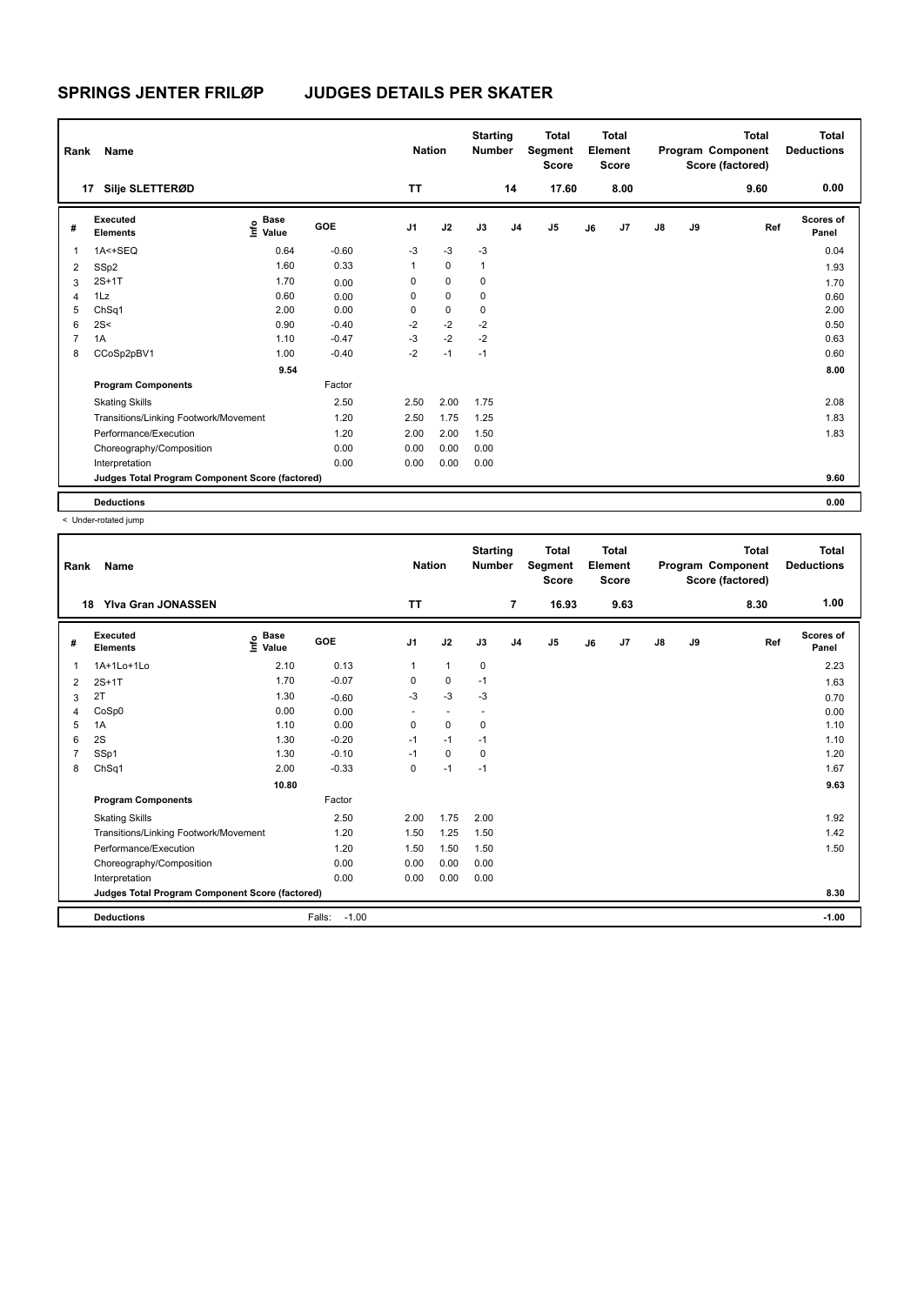| Rank           | <b>Name</b>                                     |                                  |                   | <b>Nation</b>  |              | <b>Starting</b><br><b>Number</b> |                | <b>Total</b><br>Segment<br><b>Score</b> |    | <b>Total</b><br>Element<br><b>Score</b> |               |    | <b>Total</b><br>Program Component<br>Score (factored) | <b>Total</b><br><b>Deductions</b> |
|----------------|-------------------------------------------------|----------------------------------|-------------------|----------------|--------------|----------------------------------|----------------|-----------------------------------------|----|-----------------------------------------|---------------|----|-------------------------------------------------------|-----------------------------------|
| 19             | <b>Edle Marlene KJELLSEN</b>                    |                                  |                   | <b>BKK</b>     |              |                                  | 20             | 16.71                                   |    | 8.11                                    |               |    | 9.60                                                  | 1.00                              |
| #              | Executed<br><b>Elements</b>                     | <b>Base</b><br>o Base<br>⊆ Value | GOE               | J <sub>1</sub> | J2           | J3                               | J <sub>4</sub> | J <sub>5</sub>                          | J6 | J7                                      | $\mathsf{J}8$ | J9 | Ref                                                   | Scores of<br>Panel                |
| 1              | 2S                                              | 1.30                             | $-0.60$           | $-3$           | $-3$         | $-3$                             |                |                                         |    |                                         |               |    |                                                       | 0.70                              |
| $\overline{2}$ | 1A+1T+1Lo                                       | 2.00                             | 0.00              | $\mathbf 0$    | $\mathbf 0$  | $\mathbf 0$                      |                |                                         |    |                                         |               |    |                                                       | 2.00                              |
| 3              | SSp2                                            | 1.60                             | 0.17              | 0              | $\mathbf{1}$ | 0                                |                |                                         |    |                                         |               |    |                                                       | 1.77                              |
| 4              | 2T<<                                            | 0.40                             | $-0.30$           | -3             | $-3$         | $-3$                             |                |                                         |    |                                         |               |    |                                                       | 0.10                              |
| 5              | $2S+SEQ$                                        | 1.04                             | $-0.60$           | $-3$           | $-3$         | $-3$                             |                |                                         |    |                                         |               |    |                                                       | 0.44                              |
| 6              | 2Lo<<                                           | 0.50                             | $-0.30$           | $-3$           | $-3$         | -3                               |                |                                         |    |                                         |               |    |                                                       | 0.20                              |
| 7              | ChSq1                                           | 2.00                             | 0.00              | 0              | $\mathbf 0$  | 0                                |                |                                         |    |                                         |               |    |                                                       | 2.00                              |
| 8              | CoSp2pB                                         | 1.00                             | $-0.10$           | 0              | $\mathbf 0$  | $-1$                             |                |                                         |    |                                         |               |    |                                                       | 0.90                              |
|                |                                                 | 9.84                             |                   |                |              |                                  |                |                                         |    |                                         |               |    |                                                       | 8.11                              |
|                | <b>Program Components</b>                       |                                  | Factor            |                |              |                                  |                |                                         |    |                                         |               |    |                                                       |                                   |
|                | <b>Skating Skills</b>                           |                                  | 2.50              | 1.75           | 2.00         | 2.00                             |                |                                         |    |                                         |               |    |                                                       | 1.92                              |
|                | Transitions/Linking Footwork/Movement           |                                  | 1.20              | 2.00           | 1.75         | 1.50                             |                |                                         |    |                                         |               |    |                                                       | 1.75                              |
|                | Performance/Execution                           |                                  | 1.20              | 2.50           | 2.25         | 2.00                             |                |                                         |    |                                         |               |    |                                                       | 2.25                              |
|                | Choreography/Composition                        |                                  | 0.00              | 0.00           | 0.00         | 0.00                             |                |                                         |    |                                         |               |    |                                                       |                                   |
|                | Interpretation                                  |                                  | 0.00              | 0.00           | 0.00         | 0.00                             |                |                                         |    |                                         |               |    |                                                       |                                   |
|                | Judges Total Program Component Score (factored) |                                  |                   |                |              |                                  |                |                                         |    |                                         |               |    |                                                       | 9.60                              |
|                | <b>Deductions</b>                               |                                  | $-1.00$<br>Falls: |                |              |                                  |                |                                         |    |                                         |               |    |                                                       | $-1.00$                           |

<< Downgraded jump

| Rank | Name                                            |                   |         | <b>Nation</b>  |             | <b>Starting</b><br><b>Number</b> |                | <b>Total</b><br>Segment<br><b>Score</b> |    | <b>Total</b><br>Element<br><b>Score</b> |               |    | <b>Total</b><br>Program Component<br>Score (factored) | <b>Total</b><br><b>Deductions</b> |
|------|-------------------------------------------------|-------------------|---------|----------------|-------------|----------------------------------|----------------|-----------------------------------------|----|-----------------------------------------|---------------|----|-------------------------------------------------------|-----------------------------------|
| 20   | <b>Hanne ELIASSEN</b>                           |                   |         | LIL            |             |                                  | 11             | 16.55                                   |    | 8.07                                    |               |    | 8.48                                                  | 0.00                              |
| #    | Executed<br><b>Elements</b>                     | e Base<br>E Value | GOE     | J <sub>1</sub> | J2          | J3                               | J <sub>4</sub> | J5                                      | J6 | J7                                      | $\mathsf{J}8$ | J9 | Ref                                                   | Scores of<br>Panel                |
| 1    | LSpB                                            | 1.20              | $-0.50$ | $-1$           | $-2$        | $-2$                             |                |                                         |    |                                         |               |    |                                                       | 0.70                              |
| 2    | 1A                                              | 1.10              | $-0.13$ | 0              | $-1$        | $-1$                             |                |                                         |    |                                         |               |    |                                                       | 0.97                              |
| 3    | 2Lo<                                            | 1.30              | $-0.70$ | $-2$           | $-2$        | $-3$                             |                |                                         |    |                                         |               |    |                                                       | 0.60                              |
| 4    | 1Lz                                             | 0.60              | $-0.07$ | 0              | $-1$        | $-1$                             |                |                                         |    |                                         |               |    |                                                       | 0.53                              |
| 5    | ChSq1                                           | 2.00              | 0.00    | $\Omega$       | $\Omega$    | 0                                |                |                                         |    |                                         |               |    |                                                       | 2.00                              |
| 6    | $1F+1Lo+1Lo$                                    | 1.50              | $-0.03$ | $-1$           | $\mathbf 0$ | $\mathbf 0$                      |                |                                         |    |                                         |               |    |                                                       | 1.47                              |
| 7    | CCoSp3pBV1                                      | 1.20              | $-0.90$ | $-3$           | $-3$        | $-3$                             |                |                                         |    |                                         |               |    |                                                       | 0.30                              |
| 8    | $1A+1T$                                         | 1.50              | 0.00    | 0              | $\mathbf 0$ | $\mathbf 0$                      |                |                                         |    |                                         |               |    |                                                       | 1.50                              |
|      |                                                 | 10.40             |         |                |             |                                  |                |                                         |    |                                         |               |    |                                                       | 8.07                              |
|      | <b>Program Components</b>                       |                   | Factor  |                |             |                                  |                |                                         |    |                                         |               |    |                                                       |                                   |
|      | <b>Skating Skills</b>                           |                   | 2.50    | 1.25           | 2.00        | 2.00                             |                |                                         |    |                                         |               |    |                                                       | 1.75                              |
|      | Transitions/Linking Footwork/Movement           |                   | 1.20    | 1.25           | 1.75        | 1.75                             |                |                                         |    |                                         |               |    |                                                       | 1.58                              |
|      | Performance/Execution                           |                   | 1.20    | 1.50           | 1.75        | 2.25                             |                |                                         |    |                                         |               |    |                                                       | 1.83                              |
|      | Choreography/Composition                        |                   | 0.00    | 0.00           | 0.00        | 0.00                             |                |                                         |    |                                         |               |    |                                                       |                                   |
|      | Interpretation                                  |                   | 0.00    | 0.00           | 0.00        | 0.00                             |                |                                         |    |                                         |               |    |                                                       |                                   |
|      | Judges Total Program Component Score (factored) |                   |         |                |             |                                  |                |                                         |    |                                         |               |    |                                                       | 8.48                              |
|      | <b>Deductions</b>                               |                   |         |                |             |                                  |                |                                         |    |                                         |               |    |                                                       | 0.00                              |

< Under-rotated jump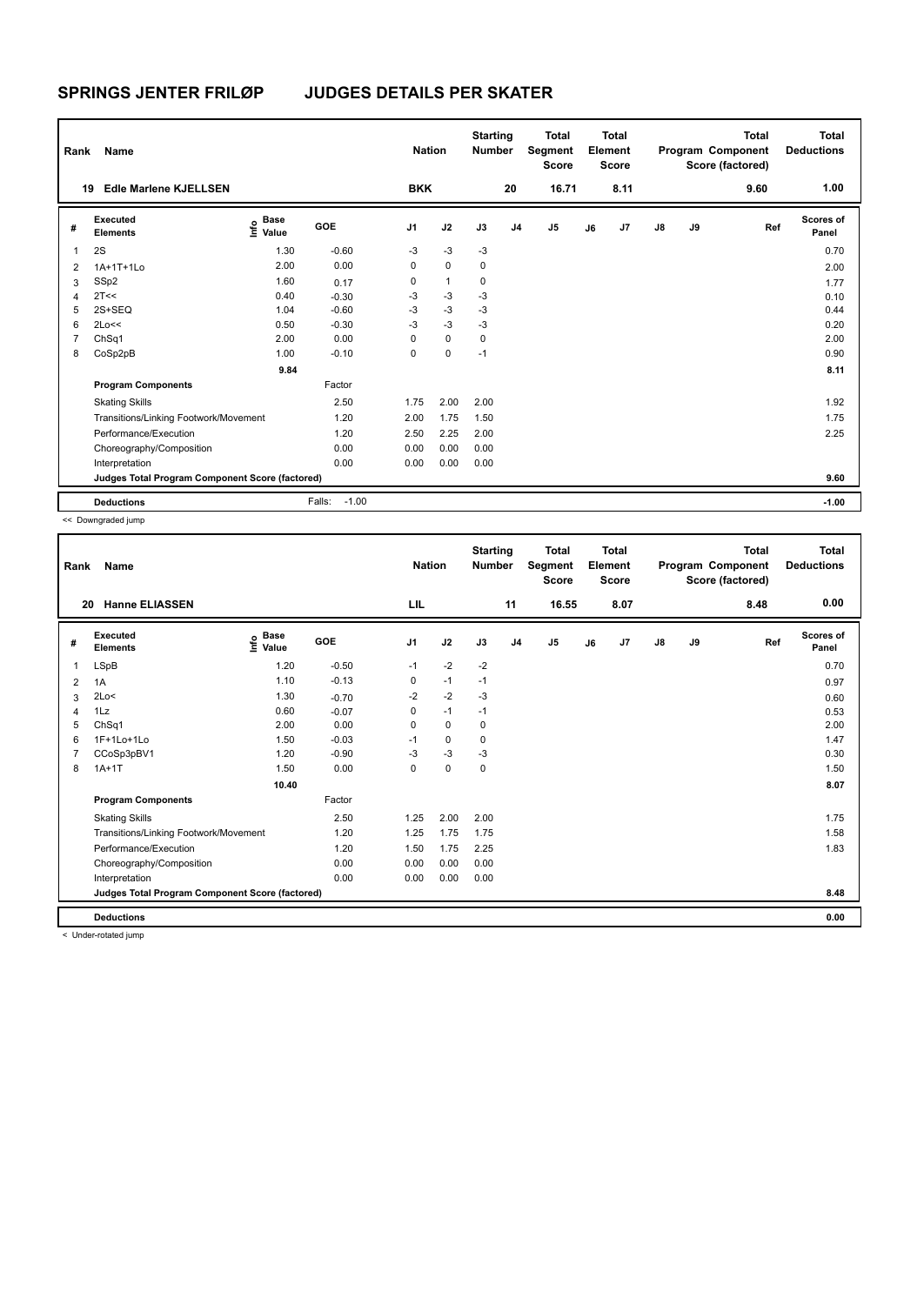| Rank           | Name                                            |      |                      |                   | <b>Nation</b>  |             | <b>Starting</b><br><b>Number</b> |                | <b>Total</b><br>Segment<br><b>Score</b> |    | Total<br>Element<br><b>Score</b> |               |    | <b>Total</b><br>Program Component<br>Score (factored) | <b>Total</b><br><b>Deductions</b> |
|----------------|-------------------------------------------------|------|----------------------|-------------------|----------------|-------------|----------------------------------|----------------|-----------------------------------------|----|----------------------------------|---------------|----|-------------------------------------------------------|-----------------------------------|
| 21             | <b>Malin HAARA</b>                              |      |                      |                   | <b>BKK</b>     |             |                                  | 13             | 15.77                                   |    | 7.77                             |               |    | 10.00                                                 | 2.00                              |
| #              | Executed<br><b>Elements</b>                     | lnfo | <b>Base</b><br>Value | <b>GOE</b>        | J <sub>1</sub> | J2          | J3                               | J <sub>4</sub> | J5                                      | J6 | J7                               | $\mathsf{J}8$ | J9 | Ref                                                   | Scores of<br>Panel                |
| $\mathbf 1$    | 1A                                              |      | 1.10                 | $-0.60$           | $-3$           | $-3$        | $-3$                             |                |                                         |    |                                  |               |    |                                                       | 0.50                              |
| $\overline{2}$ | 2S                                              |      | 1.30                 | $-0.20$           | $-1$           | $-1$        | $-1$                             |                |                                         |    |                                  |               |    |                                                       | 1.10                              |
| 3              | 2S<                                             |      | 0.90                 | $-0.60$           | $-3$           | $-3$        | $-3$                             |                |                                         |    |                                  |               |    |                                                       | 0.30                              |
| 4              | SSp1                                            |      | 1.30                 | $-0.10$           | $-1$           | $\mathbf 0$ | 0                                |                |                                         |    |                                  |               |    |                                                       | 1.20                              |
| 5              | 1Lz                                             |      | 0.60                 | $-0.10$           | $-1$           | $-1$        | $-1$                             |                |                                         |    |                                  |               |    |                                                       | 0.50                              |
| 6              | $1F+1Lo$                                        |      | 1.00                 | $-0.03$           | 0              | $\mathbf 0$ | $-1$                             |                |                                         |    |                                  |               |    |                                                       | 0.97                              |
| 7              | ChSq1                                           |      | 2.00                 | 0.00              | 0              | $\mathbf 0$ | 0                                |                |                                         |    |                                  |               |    |                                                       | 2.00                              |
| 8              | CCoSp2p1                                        |      | 1.40                 | $-0.20$           | $-1$           | $-1$        | 0                                |                |                                         |    |                                  |               |    |                                                       | 1.20                              |
|                |                                                 |      | 9.60                 |                   |                |             |                                  |                |                                         |    |                                  |               |    |                                                       | 7.77                              |
|                | <b>Program Components</b>                       |      |                      | Factor            |                |             |                                  |                |                                         |    |                                  |               |    |                                                       |                                   |
|                | <b>Skating Skills</b>                           |      |                      | 2.50              | 2.00           | 2.00        | 2.25                             |                |                                         |    |                                  |               |    |                                                       | 2.08                              |
|                | Transitions/Linking Footwork/Movement           |      |                      | 1.20              | 2.25           | 1.75        | 1.50                             |                |                                         |    |                                  |               |    |                                                       | 1.83                              |
|                | Performance/Execution                           |      |                      | 1.20              | 2.25           | 2.25        | 2.00                             |                |                                         |    |                                  |               |    |                                                       | 2.17                              |
|                | Choreography/Composition                        |      |                      | 0.00              | 0.00           | 0.00        | 0.00                             |                |                                         |    |                                  |               |    |                                                       |                                   |
|                | Interpretation                                  |      |                      | 0.00              | 0.00           | 0.00        | 0.00                             |                |                                         |    |                                  |               |    |                                                       |                                   |
|                | Judges Total Program Component Score (factored) |      |                      |                   |                |             |                                  |                |                                         |    |                                  |               |    |                                                       | 10.00                             |
|                | <b>Deductions</b>                               |      |                      | $-2.00$<br>Falls: |                |             |                                  |                |                                         |    |                                  |               |    |                                                       | $-2.00$                           |

< Under-rotated jump

| Rank | Name                                            |                                           |                   | <b>Nation</b>  |                          | <b>Starting</b><br><b>Number</b> |                | <b>Total</b><br>Segment<br><b>Score</b> |    | <b>Total</b><br>Element<br><b>Score</b> |               |    | <b>Total</b><br>Program Component<br>Score (factored) | <b>Total</b><br><b>Deductions</b> |
|------|-------------------------------------------------|-------------------------------------------|-------------------|----------------|--------------------------|----------------------------------|----------------|-----------------------------------------|----|-----------------------------------------|---------------|----|-------------------------------------------------------|-----------------------------------|
| 22   | <b>Tiril FREDRIKSBERG ROALD</b>                 |                                           |                   | <b>OI</b>      |                          |                                  | 9              | 15.58                                   |    | 7.30                                    |               |    | 9.28                                                  | 1.00                              |
| #    | Executed<br><b>Elements</b>                     | $\frac{e}{E}$ Base<br>$\frac{E}{E}$ Value | <b>GOE</b>        | J <sub>1</sub> | J2                       | J3                               | J <sub>4</sub> | J5                                      | J6 | J7                                      | $\mathsf{J}8$ | J9 | Ref                                                   | Scores of<br>Panel                |
| 1    | 2Lo<+1T                                         | 1.70                                      | $-0.60$           | $-2$           | $-2$                     | $-2$                             |                |                                         |    |                                         |               |    |                                                       | 1.10                              |
| 2    | 1A+Lo+1Lo                                       | 1.60                                      | $-0.40$           | $-2$           | $-2$                     | $-2$                             |                |                                         |    |                                         |               |    |                                                       | 1.20                              |
| 3    | CCoSp0                                          | 0.00                                      | 0.00              |                | $\overline{\phantom{a}}$ | $\overline{\phantom{a}}$         |                |                                         |    |                                         |               |    |                                                       | 0.00                              |
| 4    | 2Lo<<                                           | 0.50                                      | $-0.30$           | $-3$           | $-3$                     | $-3$                             |                |                                         |    |                                         |               |    |                                                       | 0.20                              |
| 5    | ChSq1                                           | 2.00                                      | $-0.33$           | 0              | $-1$                     | $-1$                             |                |                                         |    |                                         |               |    |                                                       | 1.67                              |
| 6    | 2S                                              | 1.30                                      | $-0.60$           | $-3$           | $-3$                     | -3                               |                |                                         |    |                                         |               |    |                                                       | 0.70                              |
| 7    | 1A                                              | 1.10                                      | $-0.07$           | $-1$           | $\mathbf 0$              | $\mathbf 0$                      |                |                                         |    |                                         |               |    |                                                       | 1.03                              |
| 8    | CSp1                                            | 1.40                                      | 0.00              | 0              | $\pmb{0}$                | 0                                |                |                                         |    |                                         |               |    |                                                       | 1.40                              |
|      |                                                 | 9.60                                      |                   |                |                          |                                  |                |                                         |    |                                         |               |    |                                                       | 7.30                              |
|      | <b>Program Components</b>                       |                                           | Factor            |                |                          |                                  |                |                                         |    |                                         |               |    |                                                       |                                   |
|      | <b>Skating Skills</b>                           |                                           | 2.50              | 1.75           | 1.75                     | 1.50                             |                |                                         |    |                                         |               |    |                                                       | 1.67                              |
|      | Transitions/Linking Footwork/Movement           |                                           | 1.20              | 2.25           | 2.00                     | 1.50                             |                |                                         |    |                                         |               |    |                                                       | 1.92                              |
|      | Performance/Execution                           |                                           | 1.20              | 2.75           | 2.00                     | 2.25                             |                |                                         |    |                                         |               |    |                                                       | 2.33                              |
|      | Choreography/Composition                        |                                           | 0.00              | 0.00           | 0.00                     | 0.00                             |                |                                         |    |                                         |               |    |                                                       |                                   |
|      | Interpretation                                  |                                           | 0.00              | 0.00           | 0.00                     | 0.00                             |                |                                         |    |                                         |               |    |                                                       |                                   |
|      | Judges Total Program Component Score (factored) |                                           |                   |                |                          |                                  |                |                                         |    |                                         |               |    |                                                       | 9.28                              |
|      | <b>Deductions</b>                               |                                           | Falls:<br>$-1.00$ |                |                          |                                  |                |                                         |    |                                         |               |    |                                                       | $-1.00$                           |
|      | a Heder retated irons as Deumareded irons       |                                           |                   |                |                          |                                  |                |                                         |    |                                         |               |    |                                                       |                                   |

< Under-rotated jump << Downgraded jump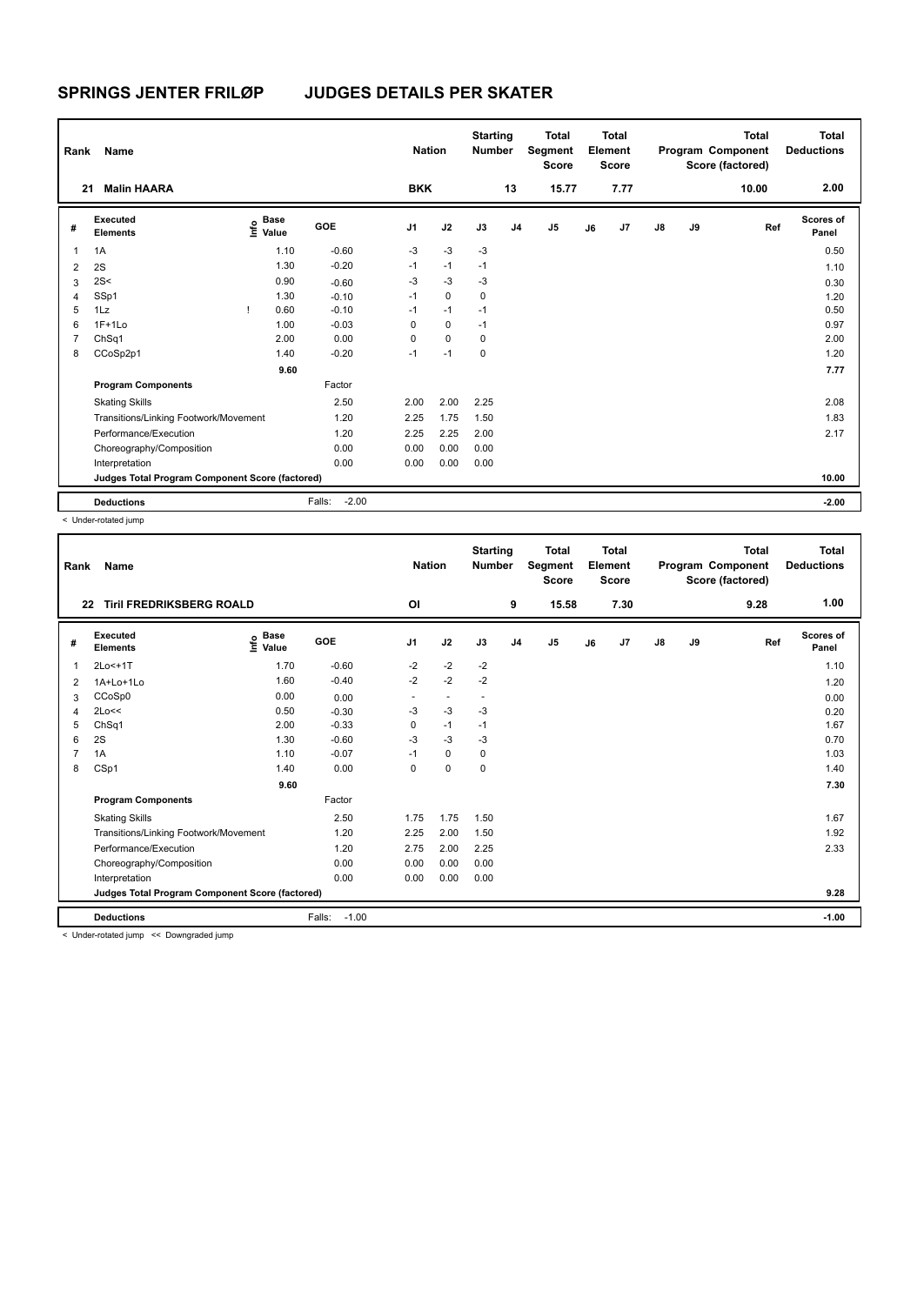| Rank           | <b>Name</b>                                     |                                  |         | <b>Nation</b>  |                          | <b>Starting</b><br><b>Number</b> |    | <b>Total</b><br>Segment<br><b>Score</b> |    | <b>Total</b><br>Element<br><b>Score</b> |               |    | <b>Total</b><br>Program Component<br>Score (factored) | <b>Total</b><br><b>Deductions</b> |
|----------------|-------------------------------------------------|----------------------------------|---------|----------------|--------------------------|----------------------------------|----|-----------------------------------------|----|-----------------------------------------|---------------|----|-------------------------------------------------------|-----------------------------------|
| 23             | <b>Emma Kristine FJELDLY</b>                    |                                  |         | <b>AKK</b>     |                          |                                  | 4  | 12.88                                   |    | 5.83                                    |               |    | 7.05                                                  | 0.00                              |
| #              | Executed<br><b>Elements</b>                     | <b>Base</b><br>o Base<br>⊆ Value | GOE     | J <sub>1</sub> | J2                       | J3                               | J4 | J <sub>5</sub>                          | J6 | J7                                      | $\mathsf{J}8$ | J9 | Ref                                                   | <b>Scores of</b><br>Panel         |
| 1              | 1A                                              | 1.10                             | 0.00    | 0              | $\mathbf 0$              | $\mathbf 0$                      |    |                                         |    |                                         |               |    |                                                       | 1.10                              |
| $\overline{2}$ | 1Lz                                             | 0.60                             | $-0.10$ | $-1$           | $-1$                     | $-1$                             |    |                                         |    |                                         |               |    |                                                       | 0.50                              |
| 3              | 2S                                              | 1.30                             | $-0.27$ | $-2$           | $-1$                     | $-1$                             |    |                                         |    |                                         |               |    |                                                       | 1.03                              |
| 4              | ChSq1                                           | 2.00                             | $-1.33$ | $-3$           | $-2$                     | $-3$                             |    |                                         |    |                                         |               |    |                                                       | 0.67                              |
| 5              | SSp0                                            | 0.00                             | 0.00    | ٠              | $\overline{\phantom{a}}$ | $\overline{a}$                   |    |                                         |    |                                         |               |    |                                                       | 0.00                              |
| 6              | 2T<<                                            | 0.40                             | $-0.30$ | $-3$           | $-3$                     | $-3$                             |    |                                         |    |                                         |               |    |                                                       | 0.10                              |
| $\overline{7}$ | $1F+1T+1L0$                                     | 1.40                             | $-0.07$ | $-1$           | $\mathbf 0$              | $-1$                             |    |                                         |    |                                         |               |    |                                                       | 1.33                              |
| 8              | CCoSp3pB                                        | 1.70                             | $-0.60$ | $-2$           | $-2$                     | $-2$                             |    |                                         |    |                                         |               |    |                                                       | 1.10                              |
|                |                                                 | 8.50                             |         |                |                          |                                  |    |                                         |    |                                         |               |    |                                                       | 5.83                              |
|                | <b>Program Components</b>                       |                                  | Factor  |                |                          |                                  |    |                                         |    |                                         |               |    |                                                       |                                   |
|                | <b>Skating Skills</b>                           |                                  | 2.50    | 1.25           | 1.75                     | 1.25                             |    |                                         |    |                                         |               |    |                                                       | 1.42                              |
|                | Transitions/Linking Footwork/Movement           |                                  | 1.20    | 1.25           | 1.75                     | 1.25                             |    |                                         |    |                                         |               |    |                                                       | 1.42                              |
|                | Performance/Execution                           |                                  | 1.20    | 1.50           | 1.75                     | 1.25                             |    |                                         |    |                                         |               |    |                                                       | 1.50                              |
|                | Choreography/Composition                        |                                  | 0.00    | 0.00           | 0.00                     | 0.00                             |    |                                         |    |                                         |               |    |                                                       |                                   |
|                | Interpretation                                  |                                  | 0.00    | 0.00           | 0.00                     | 0.00                             |    |                                         |    |                                         |               |    |                                                       |                                   |
|                | Judges Total Program Component Score (factored) |                                  |         |                |                          |                                  |    |                                         |    |                                         |               |    |                                                       | 7.05                              |
|                | <b>Deductions</b>                               |                                  |         |                |                          |                                  |    |                                         |    |                                         |               |    |                                                       | 0.00                              |

<< Downgraded jump

| Rank | Name                                            |                                  |                   | <b>Nation</b>            |             | <b>Starting</b><br><b>Number</b> |                | <b>Total</b><br>Segment<br><b>Score</b> |    | Total<br>Element<br><b>Score</b> |               |    | <b>Total</b><br>Program Component<br>Score (factored) | Total<br><b>Deductions</b> |
|------|-------------------------------------------------|----------------------------------|-------------------|--------------------------|-------------|----------------------------------|----------------|-----------------------------------------|----|----------------------------------|---------------|----|-------------------------------------------------------|----------------------------|
| 24   | Iris Bjørg PETURSDOTTIR                         |                                  |                   | <b>BSK</b>               |             |                                  | 21             | 12.09                                   |    | 5.94                             |               |    | 7.15                                                  | 1.00                       |
| #    | Executed<br><b>Elements</b>                     | <b>Base</b><br>e Base<br>E Value | <b>GOE</b>        | J <sub>1</sub>           | J2          | J3                               | J <sub>4</sub> | J5                                      | J6 | J7                               | $\mathsf{J}8$ | J9 | Ref                                                   | Scores of<br>Panel         |
| 1    | 1F                                              | 0.50                             | 0.07              | 1                        | $\mathbf 0$ | 0                                |                |                                         |    |                                  |               |    |                                                       | 0.57                       |
| 2    | CCoSp2pB                                        | 1.20                             | $-0.40$           | $-1$                     | $-1$        | $-2$                             |                |                                         |    |                                  |               |    |                                                       | 0.80                       |
| 3    | Α                                               | 0.00                             | 0.00              | $\overline{\phantom{a}}$ | $\sim$      | $\overline{\phantom{a}}$         |                |                                         |    |                                  |               |    |                                                       | 0.00                       |
| 4    | ChSq1                                           | 2.00                             | $-0.50$           | $-1$                     | $-1$        | $-1$                             |                |                                         |    |                                  |               |    |                                                       | 1.50                       |
| 5    | 1S                                              | 0.40                             | 0.00              | 0                        | $\mathbf 0$ | 0                                |                |                                         |    |                                  |               |    |                                                       | 0.40                       |
| 6    | $1Lz+1Lo$                                       | 1.10                             | $-0.03$           | $\Omega$                 | $\Omega$    | $-1$                             |                |                                         |    |                                  |               |    |                                                       | 1.07                       |
| 7    | A+SEQ                                           | 0.00                             | 0.00              |                          | $\sim$      |                                  |                |                                         |    |                                  |               |    |                                                       | 0.00                       |
| 8    | SSp2                                            | 1.60                             | 0.00              | 0                        | $\mathbf 0$ | 0                                |                |                                         |    |                                  |               |    |                                                       | 1.60                       |
|      |                                                 | 6.80                             |                   |                          |             |                                  |                |                                         |    |                                  |               |    |                                                       | 5.94                       |
|      | <b>Program Components</b>                       |                                  | Factor            |                          |             |                                  |                |                                         |    |                                  |               |    |                                                       |                            |
|      | <b>Skating Skills</b>                           |                                  | 2.50              | 1.50                     | 1.50        | 1.75                             |                |                                         |    |                                  |               |    |                                                       | 1.58                       |
|      | Transitions/Linking Footwork/Movement           |                                  | 1.20              | 1.00                     | 1.25        | 1.00                             |                |                                         |    |                                  |               |    |                                                       | 1.08                       |
|      | Performance/Execution                           |                                  | 1.20              | 1.50                     | 1.75        | 1.50                             |                |                                         |    |                                  |               |    |                                                       | 1.58                       |
|      | Choreography/Composition                        |                                  | 0.00              | 0.00                     | 0.00        | 0.00                             |                |                                         |    |                                  |               |    |                                                       |                            |
|      | Interpretation                                  |                                  | 0.00              | 0.00                     | 0.00        | 0.00                             |                |                                         |    |                                  |               |    |                                                       |                            |
|      | Judges Total Program Component Score (factored) |                                  |                   |                          |             |                                  |                |                                         |    |                                  |               |    |                                                       | 7.15                       |
|      | <b>Deductions</b>                               |                                  | $-1.00$<br>Falls: |                          |             |                                  |                |                                         |    |                                  |               |    |                                                       | $-1.00$                    |